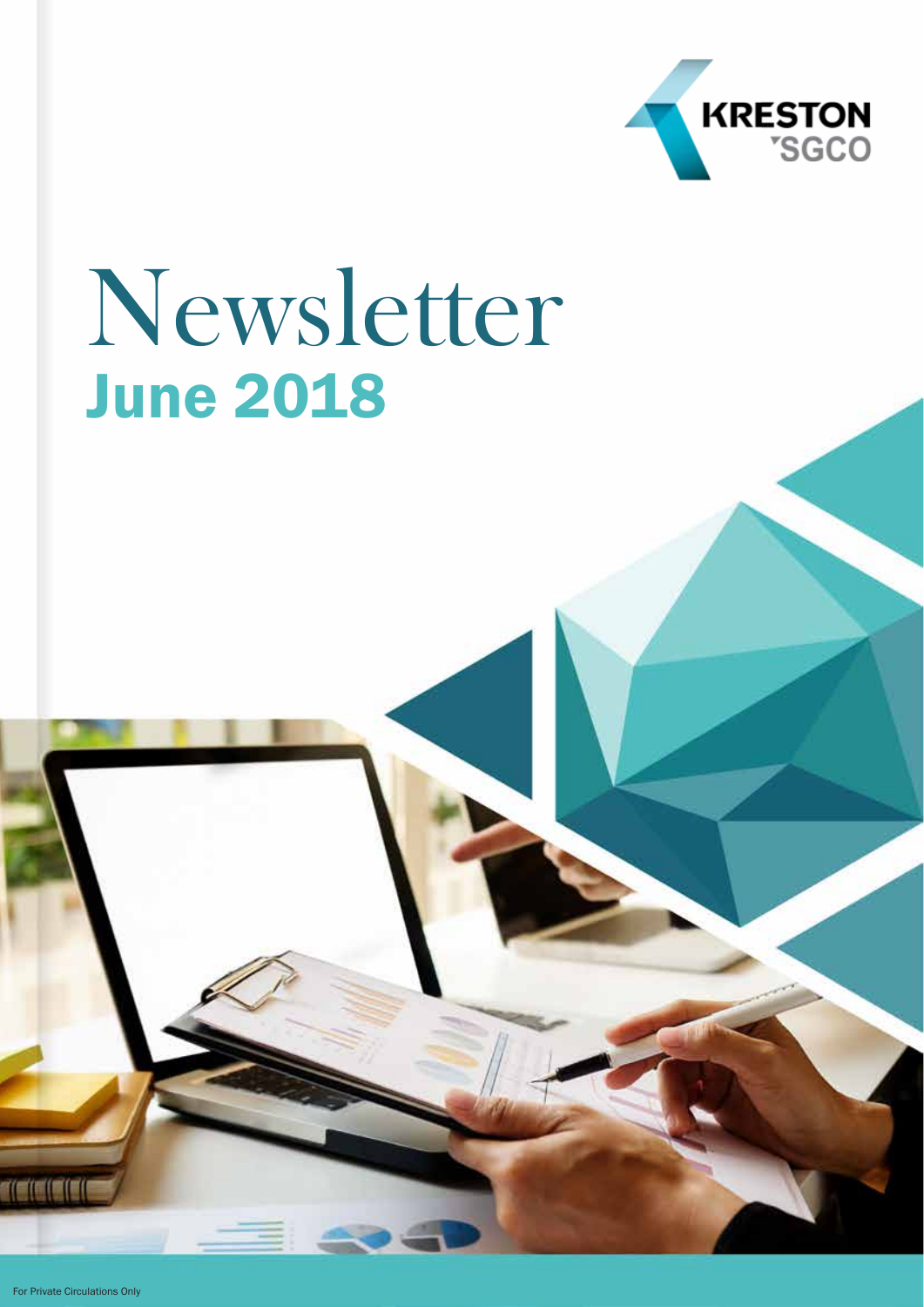# **CONTENT**

# **1. DIRECT TAXES**

| - Case laws                                                         |  |
|---------------------------------------------------------------------|--|
| > International Tax & Transfer pricing Page 06 to 10<br>- Case laws |  |
| 2. IDTX                                                             |  |
|                                                                     |  |
| - GST                                                               |  |
| - Customs<br>- Maharastra State Tax-PTEC                            |  |
| - Advance Ruling                                                    |  |
|                                                                     |  |
| 3. SEBI, MCA & RBI/FEMA                                             |  |
|                                                                     |  |
|                                                                     |  |
| 4. Due Dates                                                        |  |
|                                                                     |  |
| 5. CONTACT                                                          |  |
|                                                                     |  |
|                                                                     |  |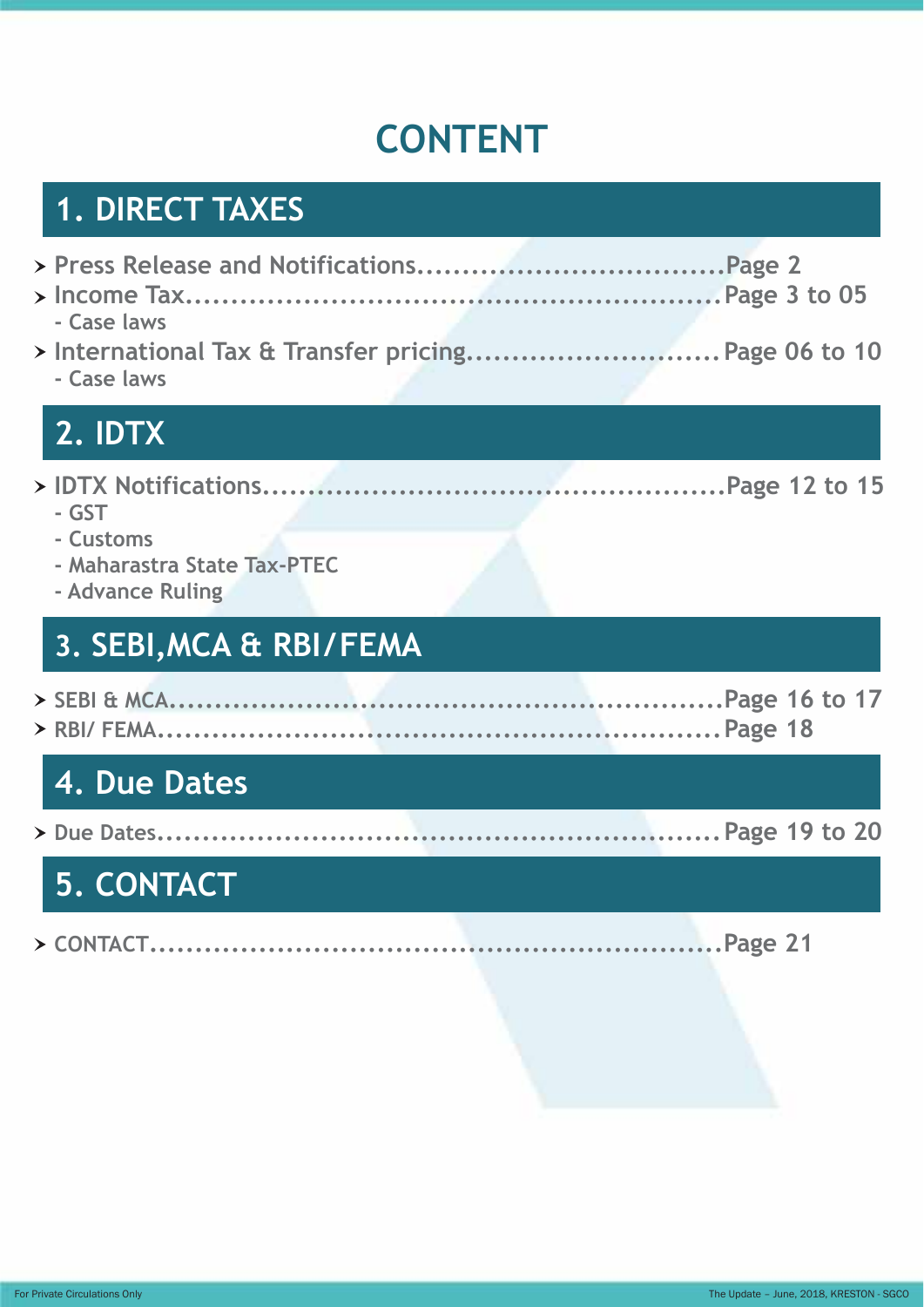



# **DIRECT TAXES**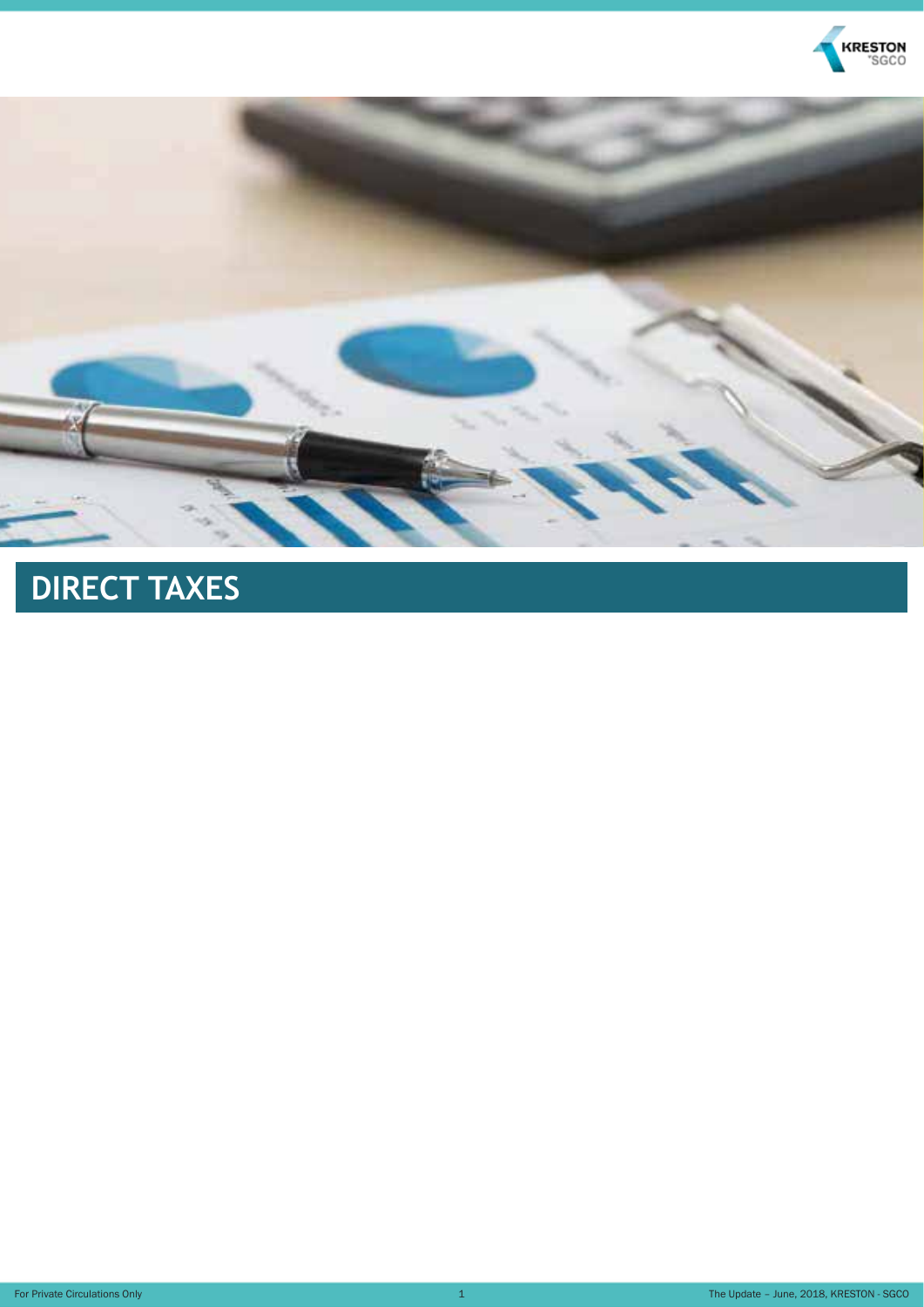

#### **Press Release and notifications**

CBDT notifies Capital Gains Bond by IRFCL for Section 54EC exemption

Central Government specifies "Indian Railway Finance Corporation Limited 54EC Capital Gains Bond" issued by Indian Railway Finance Corporation Limited for the purpose of the said clause.

The benefit under the said proviso shall be admissible in the case of transfer of such bonds by endorsement or delivery, only if the transferee informs Indian Railway Finance Corporation Limited by registered post within a period of sixty days of such transfer.

#### CBDT notifies Capital Gains Bond by PFC for Section 54EC exemption

Central Government specifies "Power Finance Corporation Limited 54EC Capital Gains Bond" issued by Power Finance Corporation Limited for the purpose of the said clause.

The benefit under the said proviso shall be admissible in the case of transfer of such bonds by endorsement or delivery, only if the transferee informs Power Finance Corporation Limited by registered post within a period of sixty days of such transfer.

#### CBDT notifies cost inflation index for FY 2018-19

CBDT notifies 280 as cost inflation index for FY 2018-19

#### CBDT notifies Place of Effective Management (PoEM) rules w.e.f. 01.04.2017

#### Applicability Conditions :-

- 1. A foreign company resident in India on account of its Place of Effective Management (hereinafter referred to as PoEM) being in India under section 6 (3) of the Act in any previous year and
- 2. Such foreign company has not been resident in India in any of the previous years preceding the said previous year,

Exceptions, modifications and adaptations for the said previous year with regards to: -

Computation of total income, treatment of unabsorbed depreciation, set off or carry forward and set off of losses, collection and recovery and special provisions relating to avoidance of tax shall apply to the foreign company

| <b>SR</b><br>No | <b>Particulars</b>                                  | If Foreign Co assessed to<br>tax in foreign jurisdiction                                                                  | If Foreign Co not<br>assessed to tax in<br>foreign jurisdiction                                                                                                                                      |
|-----------------|-----------------------------------------------------|---------------------------------------------------------------------------------------------------------------------------|------------------------------------------------------------------------------------------------------------------------------------------------------------------------------------------------------|
|                 |                                                     | Opening WDV of depreciable asset for said previous year                                                                   |                                                                                                                                                                                                      |
| A               | Requirement<br>of taking<br>Depreciation<br>in COTI | WDV of the depreciable<br>asset as per the tax record<br>in the foreign country on<br>the 1st day of the previous<br>year | WDV of the depreciable<br>asset as appearing in<br>the books of account as<br>on the 1st day of the<br>previous year<br>maintained in<br>accordance with the<br>laws of that foreign<br>jurisdiction |

| B             | Other than A                                                         | WDV shall be calculated in<br>the manner, as though the<br>asset was installed, utilised<br>and the depreciation was<br>actually allowed as per the<br>provisions of the laws of<br>that foreign jurisdiction and<br>the WDV so arrived at as on<br>the 1st day of the previous<br>year | WDV of the depreciable<br>asset as appearing in the<br>books of account as on the<br>1st day of the previous year<br>maintained in accordance<br>with the laws of that foreign<br>jurisdiction |
|---------------|----------------------------------------------------------------------|-----------------------------------------------------------------------------------------------------------------------------------------------------------------------------------------------------------------------------------------------------------------------------------------|------------------------------------------------------------------------------------------------------------------------------------------------------------------------------------------------|
| $\mathcal{P}$ | <b>Brought</b><br>Forward loss<br>and<br>unabsorbed<br>depreciation* | As per the tax record shall<br>be determined year wise on<br>the 1st day of the said<br>previous year.                                                                                                                                                                                  | As per the books of account<br>in accordance<br>prepared<br>with the laws of that<br>country shall be determined<br>year wise on the 1st day of<br>the said previous<br>year                   |

- \*1. Allowed to be set off and carried forward in accordance with the provisions of the Act for the remaining period calculated from the year in which they occurred for the first time making that year as the first year
- 2. Set off allowed only against such income of the foreign Co.chargeable to tax in India on account of it being Indian resident
- 3. In case of revision in the foreign jurisdiction of broughtforward loss and unabsorbed depreciation as originally adopted in India, the amount of loss and unabsorbed depreciation shall be revised or modified for set off and carry forward.
- Different Accounting Years (i.e. accounting year not ending on 31st march)
- 1. Requirement to prepare P&L account and balance sheetfor the period starting from the date on which the accounting year immediately following said accountingyear begins, upto 31st March of the year immediately preceding the period beginning with 1st April and ending on 31st March during which the foreign company has become resident.
- For Carry forward of loss and unabsorbed depreciation: 2.

| Period starting from the date on Accounting Year<br>which immediately following year<br>begins upto 31st March of the year,<br>immediately preceding the period<br>beginning with 1st April and ending<br>on 31st March during which it has<br>become resident |                                               |
|----------------------------------------------------------------------------------------------------------------------------------------------------------------------------------------------------------------------------------------------------------------|-----------------------------------------------|
| Less than 6 months                                                                                                                                                                                                                                             | Included in Accounting Year                   |
| $>= 6$ months                                                                                                                                                                                                                                                  | Period treated as separate<br>accounting year |

Loss and unabsorbed depreciation as per tax record or books of account, as the case may be, of the foreign company shall, be allocated on proportionate basis

- More than one provision of Chapter XVII-B of the Actapplies to the foreign company as resident as well as foreign company - Provision applicable to the foreign company alone shall apply
- Section 195(2) continues to apply to include payment to foreign company, foreign company eligible for relief/deduction of taxes as per section 90 or 91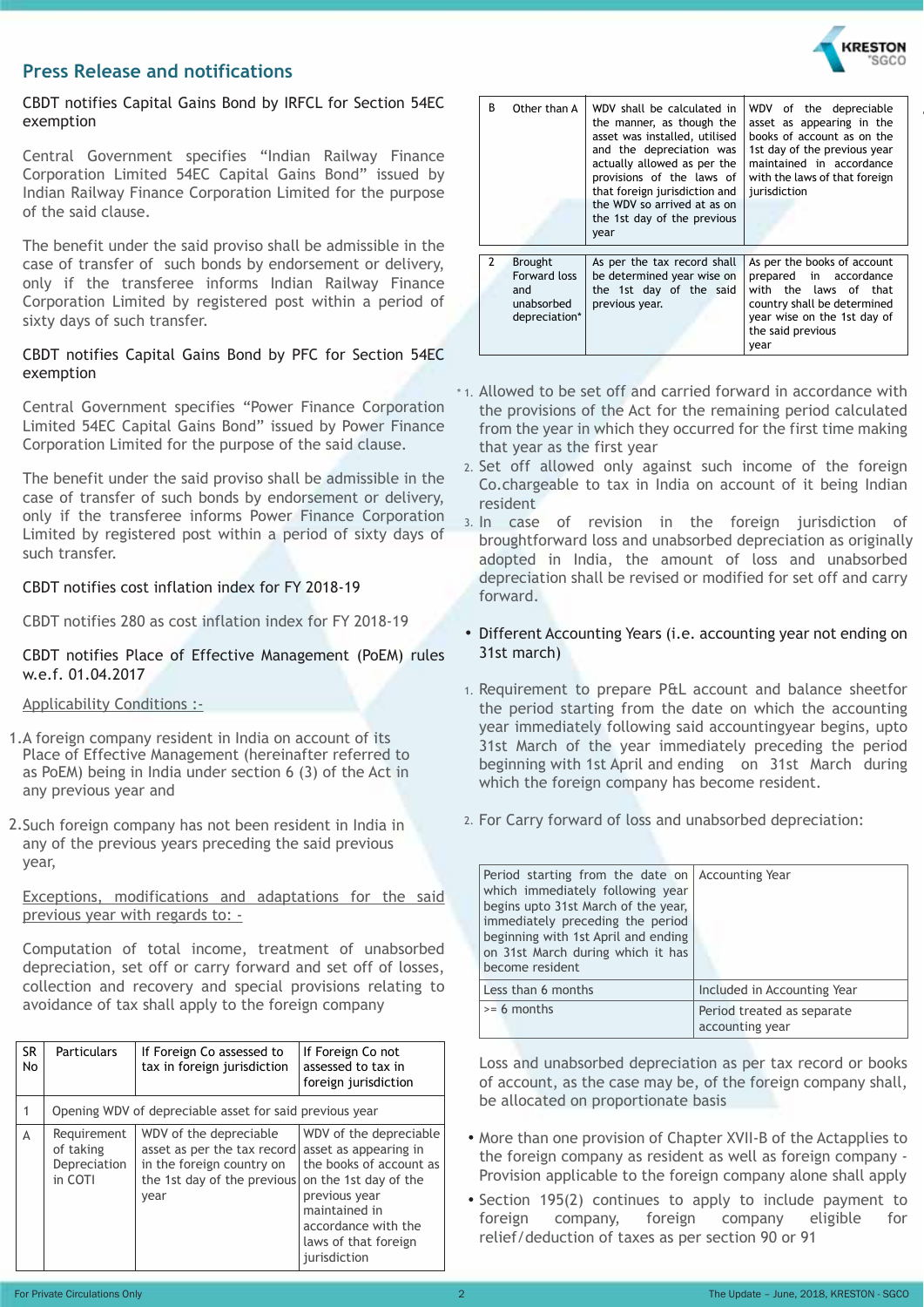Where income on which foreign tax has been paid or • deducted, is offered to tax in more than one year, credit of foreign tax shall be allowed in the same proportion across those years

Exceptions, modifications and adaptations referred above shall not apply in respect of such income of the foreign company becoming Indian resident on account of its PoEM being in India which would have been chargeable to tax in India, even if the foreign company had not become Indian resident.

Foreign company shall continue to be treated as a foreign company even if it is said to be resident in India and all the provisions of the Act shall apply accordingly.

| Foreign Company Provisions                     | Applicable     |
|------------------------------------------------|----------------|
| Non-resident Person provisions                 | Not applicable |
| Provisions specifically applicable to resident | Applicable     |

In case of conflict between the provision applicable to the foreign company as resident and the provision applicable to it as foreign company, the later shall generally prevail. E.g. Rate of tax – tax applicable to foreign company to apply

#### **Income Tax**

#### Case Laws

M/s. Chemical Process Piping Pvt. Ltd. vs Addl CIT 14(2), Mumbai (ITAT, Mumbai)

#### **Facts**

- M/s. Chemical Process Piping Pvt. Ltd (assessee company) was engaged in the business of export of special pipes.
- During AY 2011-12, the following additions were made bythe A.O. which were partly upheld by the CIT(A):

| <b>SR</b><br>No | Particulars (Disallowances)                                                     | Addition by AO | Addition by CIT(A) |
|-----------------|---------------------------------------------------------------------------------|----------------|--------------------|
| 1               | <b>Bogus Purchases</b><br>$CIT(A) - 12.5%$ of purchases                         | 27.92L         | 3.49L              |
| $\overline{2}$  | Sec $40A(2)(b)$ - payments to<br>related parties                                | 40.41L         | 0.62L              |
| 3               | Sec $40a(i)$ - non deduction<br>of tax of payments made to<br>2 foreign parties | 64.77L         |                    |
|                 | Party name: M/s Thermo &<br>Plast of Slovania                                   |                | 13.97L             |

• During AY 2012-13, the following additions were made by the  $A.O.$  were partly upheld by the  $CIT(A)$ :

| SR<br>No | Particulars (Disallowances)                                                   | Addition by AO | Addition by CIT(A) |
|----------|-------------------------------------------------------------------------------|----------------|--------------------|
|          | Sec $40A(2)(b)$ - payments to<br>related parties                              | 13.66L         | 1.90L              |
|          | Sec $40a(i)$ - non deduction<br>of tax of payments made<br>to foreign parties |                |                    |

| Supervision charges paid<br>to M/s Thermo & Plast of<br>Slovania   | 29.67L | 29.67L |
|--------------------------------------------------------------------|--------|--------|
| Testing Charges paid to<br>M/s TUV SUD Industries<br>Services BMBH | 4.67L  | 4.67L  |

• Aggrieved, the Assessee filed appeal before the ITAT.

#### **Held**

The ITAT held as follows:

1.Bogus Purchases

- Assessee had failed to prove the authenticity of the purchase transactions
- The assessee had failed to produce the parties for examination and the confirmations.
- The ITAT concluded that the assessee had made the purchases of the goods under consideration, though not from the aforementioned parties, but from the open/greymarket. The assessee would have been benefittedmonetarily by making the purchases of the goods from the open/greymarket, therefore, the profit element involved in making of such purchases could safely be taken @ 12.5% of the aggregate value of the purchases.
- Reliance was placed on the Judegment of Hon'ble High Court of Gujarat in the case of CIT Vs. Simit P. Sheth (2013) 356 ITR 451 (Guj)

#### **2.Disallowance u/s. 40A(2)(b)**

ITAT observed that assessee itself had accepted of having made an excess payment to the related parties for carpenter services and hence sustained the disallowance made thereby.

#### **3.Disallowance u/s. 40(a)(i)**

Payment to M/s Thermo & Plast of Slovania

- Payment was made by the Assessee towards consultancy charges i.e. Excel programme for calculation of the pipe thickness in base of TUV report, excel programme for underground pipe verification according to the relevant AWWA standard, and fabrication trading for steel moulds for construction of the bell and for coupling.
- From the documents on record, the ITAT observed that payment was made by the Assessee to the said foreign party towards supervision charges for installation of GRP pipes manufactured by the assessee at its Nickel project at Koniambo, New Caledonia. It could be characterised as having been made in context of assembly project undertaken by the latter.
- The ITAT concluded that the said payment would squarely fall within the sweep of the exceptions carved out in Explanation 2 of Sec. 9(1)(vii) of the Act, and thus could not be held as FTS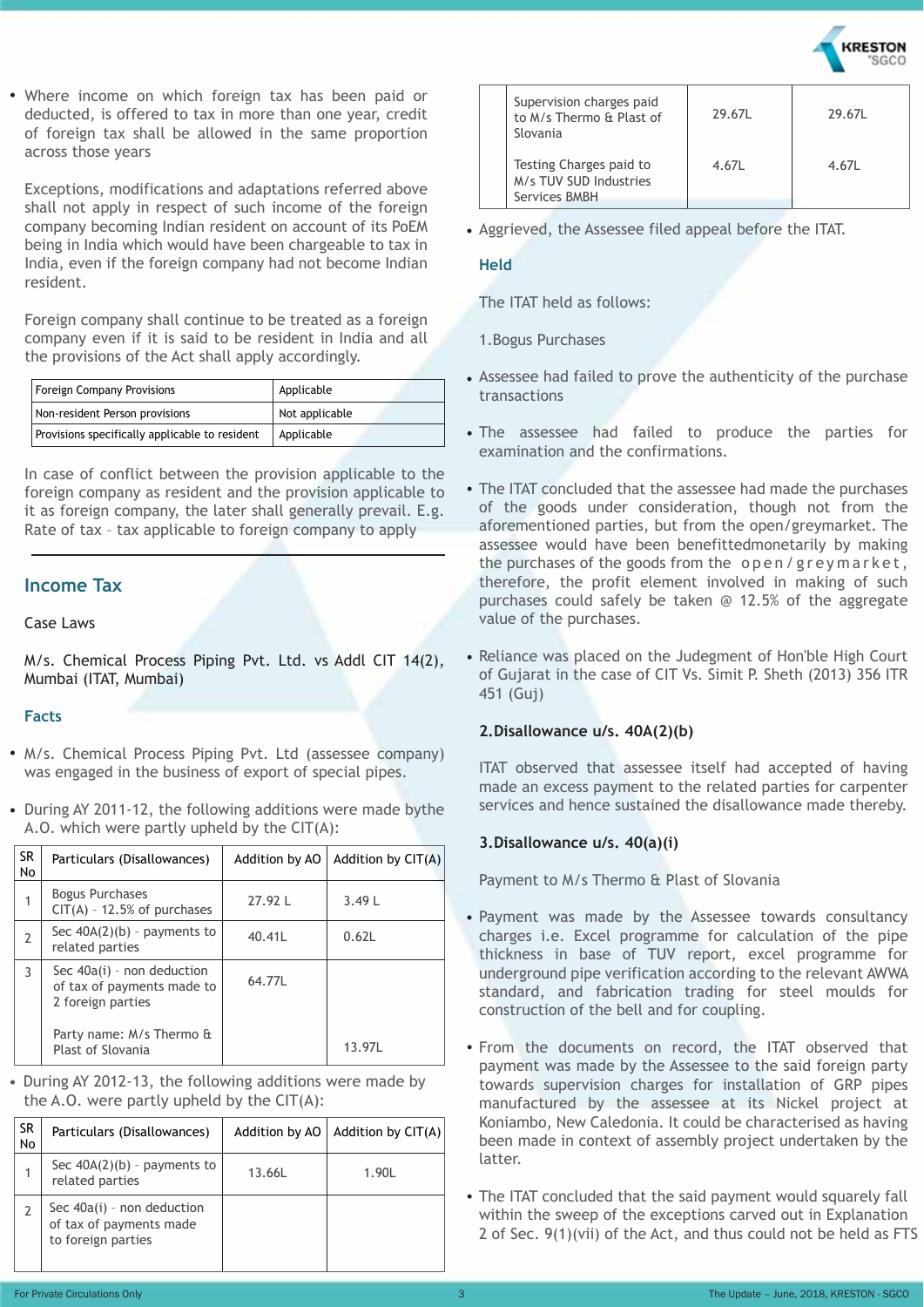

• The disallowance was deleted.

#### **Payment to M/s TUV SUD Industries Services BMBH**

- The Assessee contended that as per the provision of Sec. 9 of the Act, any payment made for rendering services outside India for earning income outside India was not taxable in India
- The AO observed that as per the retrospective amendment in Explanation of Sec. 9(2) of the Act by the Finance Act, 2010, payment made to a non-resident outside India shalll be taxable in India, regardless of the fact that whether the services have been rendered in India or not. The AO concluded that the payment made by the Assessee to the said party was as per Sec. 9(1)(vii) and Article 12 of India-Germany tax treaty towards FTS and therefore liable to TDS u/s. 195 and accordingly disallowed u/s. 40(a)(i).
- The Assessee further averred that as per CBDT circular No. 3/2015, dated 12.02.2015, the Board referring to its earlier Instruction No. 02/2014, dated 26.02.2014 had clarified that in cases where tax is not deducted at source under Sec.195 of the Act, the A.O shall determine the appropriate portion of the sum chargeable to tax, as mentioned in Subsection (1) of Sec.195, in order to ascertain the tax liability on which the deductor shall be deemed to be an assessee in default under Sec. 201 of the Act and that in the aforesaid circular it has been clarified that for the purpose of disallowance under Sec. 40(a)(i) which is interlinked with the sum chargeable under the Act as mentioned in Sec. 195, only appropriate portion of such sum which is chargeable to tax under the Act shall be disallowed under the aforesaid statutory provision.
- The ITAT held that that the aforesaid Circular No. 3/2015, dated 12.02.2015 was issued by the CBDT in order to dispel doubts as regards the scope of disallowance contemplated under Sec. 40(a)(i) of the Act in context of "other sum" chargeable under the Act, which are payable outside India or in India to a non-resident, not being a company, or to foreign company.
- The disallowance under Sec.  $40(a)(i)$  in the case of the assessee was in context of the amounts paid by it towards "fees for technical services" to the aforesaid party, and not towards "other sum" chargeable under the Act, therefore, the aforesaid CBDT circular would not be of any assistance for its case. The disallowance was upheld.

#### Income Tax

**Case Laws**

**Binod Kumar Agarwala vs Commissioner of Income Tax. (High Court, Calcutta)** 

#### **Facts**

• Binod Kumar Agarwala (assessee) in order to avail credit facilities from a bank got a balance sheet (with figures which may not have been commensurate with what was reflected in the books of accounts of the Assessee)

prepared from Roy Ghosh and Associates. The assessee also obtained a certificate in Form 3CB under Rule 6G(1)(b) of the Income Tax Rules,1962 as per the balance sheet dated July 18, 2005.

- Later, the assessee filed his return of income based on a different/ varied balance sheet dated October 10, 2005 as signed by Naredi & Company, Chartered Accountant.
- The Assessing Officer sought to pin the assessee down on the basis of the figures contained in the balance-sheet of July 18, 2005
- The CIT(A) had deleted the addition, however, the ITAT sustained the addition made by the assessing officer.
- The Assessee contended that July audited report was made only on estimated basis and the October Balance Sheet was the correct one. The difference in the fixed assets was due to the over valuation of fixed assets for availing of the bank loan.

#### **The ITAT held that :**

- The audited balance sheet and profit and loss account no-where states that these are on the basis of estimate
- A Chartered Accountant is governed by certain disciplines and must act in accordance with the provision and rules of the Chartered Accountants Act. Schedule II and part 1 holds a chartered accountant guilty of professional misconduct if he permits his name or his firms name to be used in connection with the audit based on estimates.
- AO was bound to rely on the audited financial accounts dated 18.7.2005 for making the assessment and determining the taxable income of the assessee
- Section 44AB does not require that the tax audit should be conducted twice
- A party or an auditor cannot be permitted to get away from the consequence of the information which he has given by way of a certificate subsequently when he has been caught merely by stating that the information was simply estimates for getting the bank loan. The assessing officer is bound to rely on the certificate issued by a professional whose profession is regulated by certain conduct rules.
- Being Aggrieved, the assessee filed a Reference before the High Court at Calcutta. The HC decided the issue in the favour of the Revenue.

#### **Point for Consideration (before the High Court)**

• Whether any addition to income can be made on the basis of balance sheet and profit and loss accounts certified to have been prepared on estimate basis to avail bank loan and having no relation with the actual?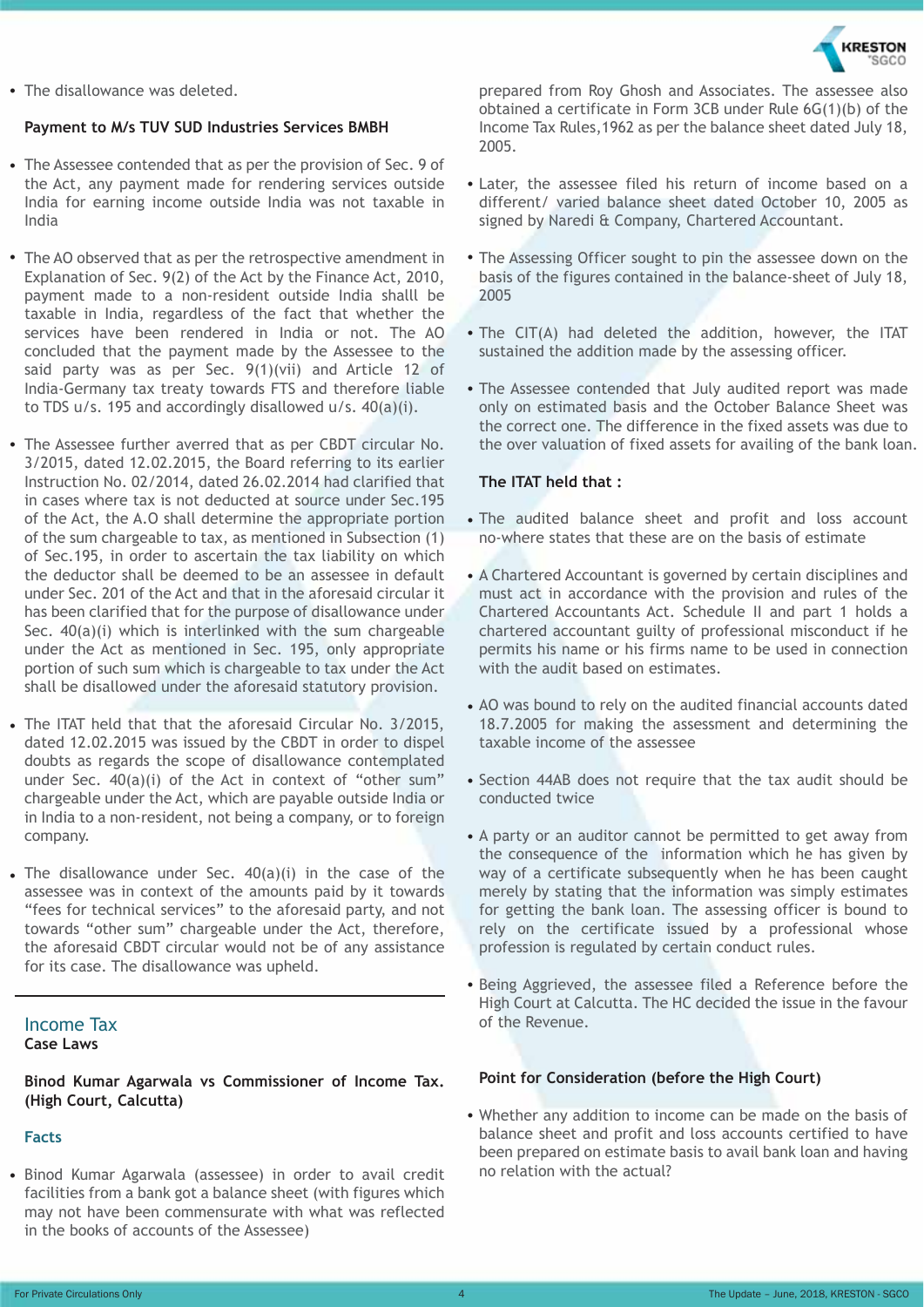

#### **Held**

loan."

- Before the HC, the Assessee submitted as follows:-
	- > Paragraph 2(A) of the Form 3CB certificate mentions as follows: "(A). We are giving the information and explanations herewith purely based on estimate basis and have no relation with the actual figures and to avail the bank
	- $>$  Particulars which were required to be furnished under Section 44AB of the Income Tax Act, 1961 are in Form No. 3CD. Certificate of July 18, 2005 of Roy Ghosh and Associates was not in Form No.3CD

#### **The HC held as follows: -**

- The substance of the Assessee's submission was that to suit a person's purpose before one authority or the other, different pictures as to the financial position of such a person may be presented.
- The question was larger than any legal issue and a matter of public policy.
- The certificate issued on July 18, 2005 by Roy Ghosh and Associates purported to give an impression that it was in exercise of an audit as required under Section 44AB of the Act of 1961. It was also presented in a statutory form with the fine print in paragraph 2(A) thereunder indicating that it was only an estimate. It is scarcely expected of a banker to question the veracity of any accounts certified by a firm of chartered accountants or to look into the fine print and comprehend therefrom that utterly bogus figures had been furnished only for the purpose of availing of the credit facilities from the bank.
- Balance sheet and profit and loss account of an assessee accompanied by a certificate as to its fairness, notwithstanding the caveat as noticed in paragraph 2(A) cannot be tailor made to suit a particular purpose or window-dressed to make it attractive for bankers to rely thereupon and all the gloss and sheen removed thereafter when it was the time to pay tax.
- The doctrine of pari delicto would apply and preclude the appellant herein from detracting from the figures contained in the financials certified on 18.07.2005 at any subsequent stage.
- When the assessee presented the financial position of the assessee as in the balance-sheet of July 18, 2005, the assessee could no longer resile from such position.
- The High Court dismissed the appeals with cost of Rs.10,000 to be paid to the Department within 4 weeks from date by the assessee.
- The Registrar will forward a copy of the order to the Institute of Chartered Accountants of India for appropriate steps to be taken against Roy Ghosh and Associates for appropriate action to be taken.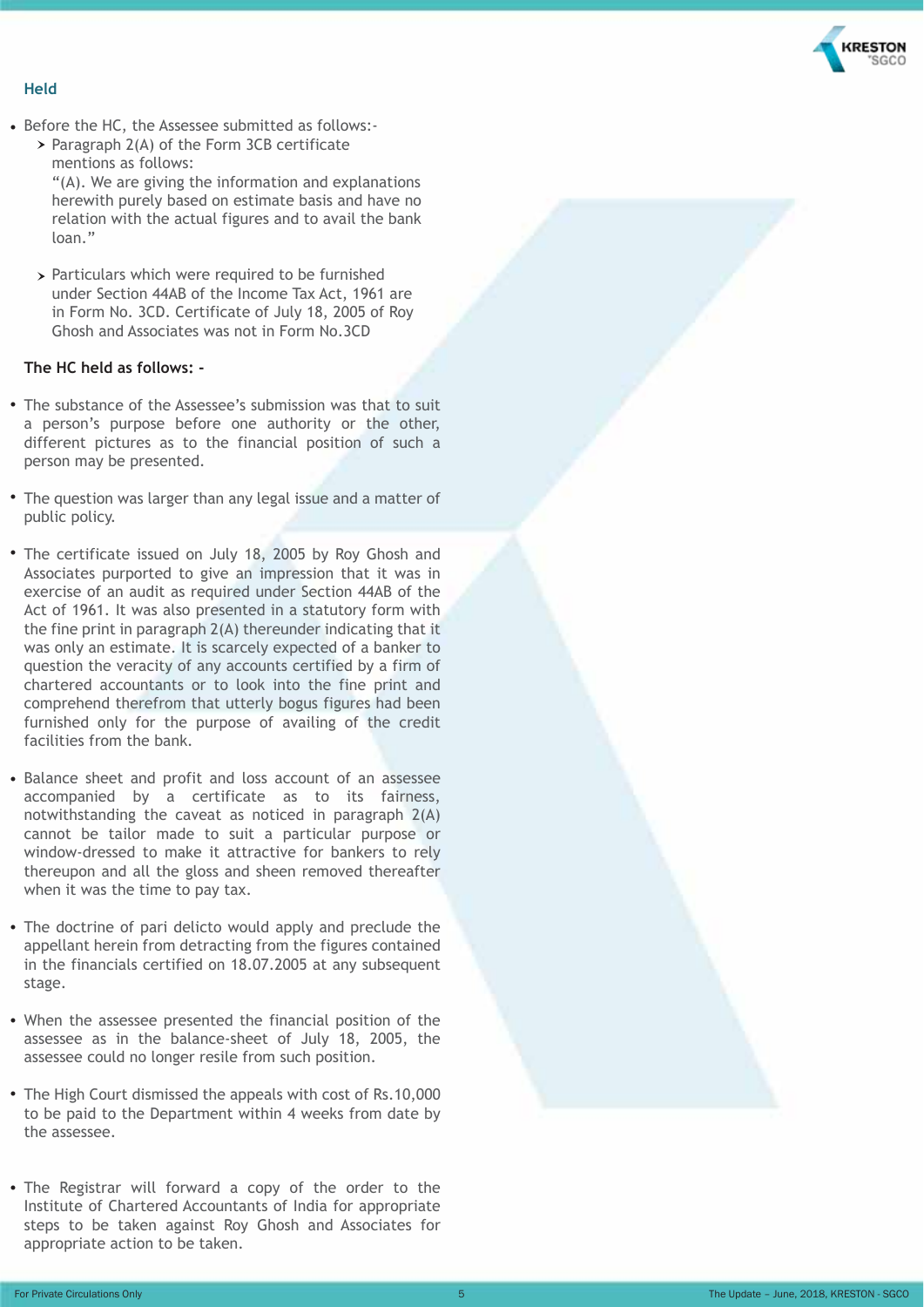



# **International Tax & Transfer pricing**

For Private Circulations Only **6** The Update – June, 2018, KRESTON - SGCO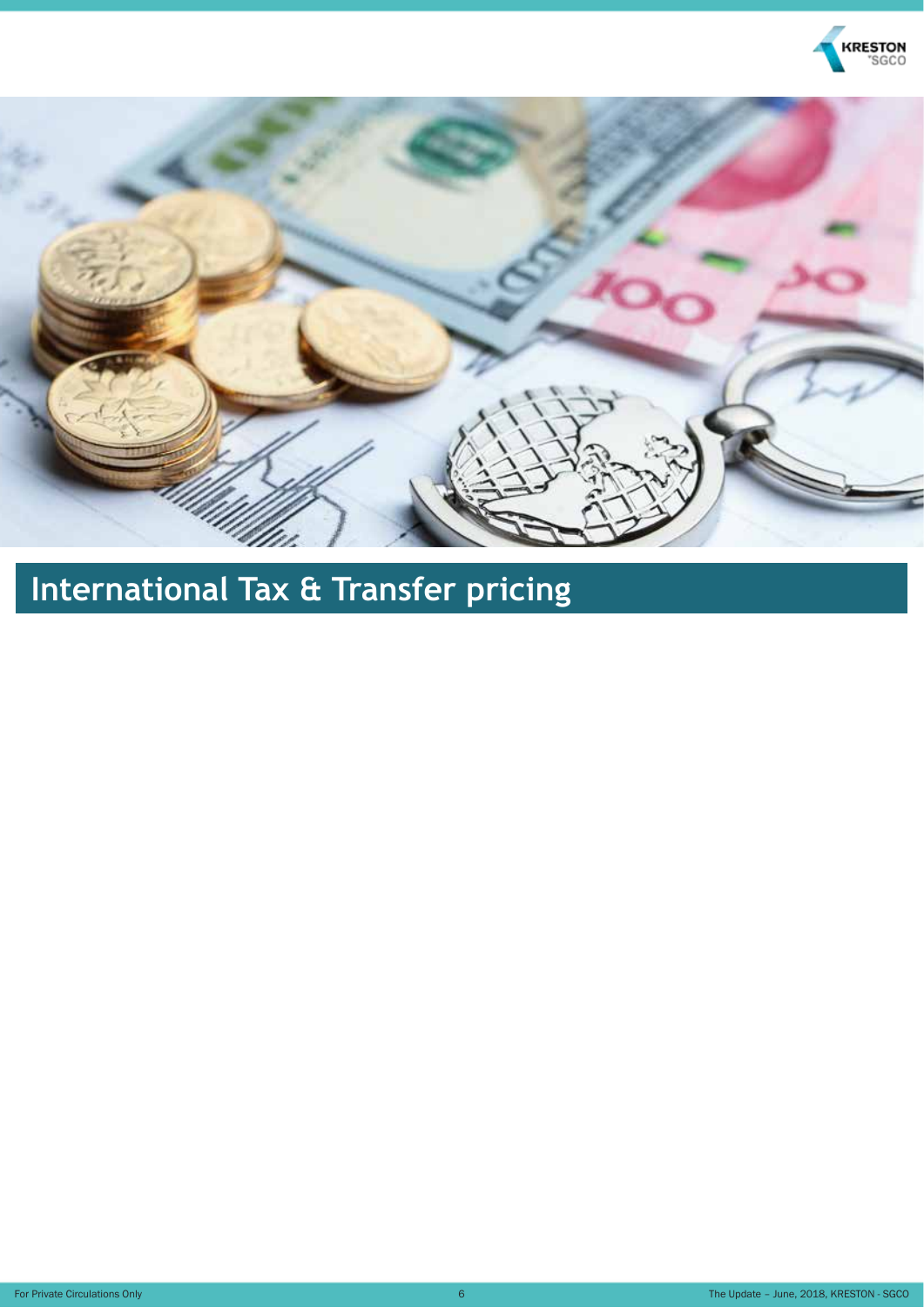

#### **International Tax**

#### **Case Laws**

**DCIT vs. M/s. D.B. International (Asia) Ltd. (ITAT, Mumbai)**

#### **Facts**

• DB International (Asia) Limited ("assessee"), a tax resident of Singapore carried on its business operations including trading in securities from Singapore

#### **Ground No. 1**

- During AY 2011-12, the assessee incurred loss of INR 21,29,40,000 on cancellation of forward foreign exchange contract which had been treated as short term capital loss and carried forward the same to future years. The Assessee submitted that forward foreign exchange contracts were entered into only for hedging against the foreign exchange rate variation in respect of investment made by the assessee in India. Since, the investments were capital assets, forward foreign exchange contract were in capital field and loss arising on cancellation of such contract was on capital account
- However the AO was not convinced with the submissions and assessed the said loss under "Income from Other Sources" and referring to Article 11 and 23 of India Singapore DTAA held that the said loss could be neither set off or carried forward
- Being aggrieved with the decision of the AO, the Assessee raised objections with DRP
- The DRP, after considering the submissions of the assessee and taking note of the fact that the Tribunal in assessee's own case for earlier AYs held that the loss arising from cancellation of forward foreign exchange contract was to be assessed under the head "Capital Gain" and deleted the addition

#### **Ground No. 2**

- The assessee had derived capital gain on sale of shares, debt instruments and derivative and claimed the same as exempt under Article– 13(4) of the India–Singapore DTAA
- The Assessee submitted that it was liable to tax in Singapore on its worldwide income and hence, as per Article–13(4) of the DTAA, the capital gain was taxable in Singapore. The Assessee also contended that the remittance of such income to Singapore was of no relevance for the purpose of claiming benefit under Article 13(4) of the India Singapore DTAA
- As per the AO, in terms of Article–24 of the DTAA, the income from capital gain was not repatriated to Singapore and thus it was liable to be taxed in India under the Indian Income Tax Act, 1961 and benefit of Article–13(4) of the DTAA could not be allowed.
- The DRP, after considering the submissions and materials on record including letter issued by IRAS, confirmed that capital gain derived by the assessee from sale of equities, debt securities and derivatives in India constituted trade source income accruing in or derived from Singapore and was subject to tax in Singapore by reference to the full amount and not with respect to the amount which is remitted or received in Singapore. Further, DRP observed that the assessee was a tax resident of Singapore and did not have PE in India. The assessee was carrying on its business operation including trading in securities from Singapore and thus under Article 13(4) of India Singapore DTAA, Singapore had the right to tax the said income. The DRP also observed that the applicability of Article-24 became redundant when it was held that the capital gain was to be taxed in the country of residence of the assessee and since the income was taxable in Singapore with reference to full amount and not with reference to the amount remitted or received in Singapore, the DRP directed the AO to delete the addition.
- Aggrieved, Revenue filed an appeal before Mumbai ITAT.

#### **Held**

#### **Ground No. 1**

• The ITAT observing the same as a recurring dispute between Assessee and the Department and decisions in favour of Assessee in earlier years, held that the loss arising from cancellation of forward exchange contract had to be treated as capital loss. The DRP having followed the decision of the Tribunal in assessee's own case, the ITAT did not interfere with the directions of the DRP on the issue.

#### **Ground No. 2**

- The Assessee relied upon the observations of the DRP and upon the decision of the Tribunal, Mumbai Bench, in Citicorp Investment Bank Singapore Ltd. v/s DCIT, 2017–EII–59–ITAT–MUM–INTL.
- The Hon'ble ITAT held as follows:-
- The conclusion of the AO with regards to Article 24 that the exemption would apply only to the extent of the amount repatriated / remitted to Singapore was a misconception of the India Singapore DTAA.
- Capital gain derived by the assessee from sale of Indian Securities would fall under Article–13(4) of the India Singapore DTAA and the gain derived by the resident of a contracting State from sale of any property shall be taxable only in that State (i.e. where assessee is resident i.e. Singapore).
- Article–24 of India Singapore DTAA, states that if income derived from a contracting State is either exempt from tax or taxed at a reduced rate in that contracting State (India in this case), the amount remitted or received out of such income in other contracting State is taxable in the other contracting State to the extent of such remittance or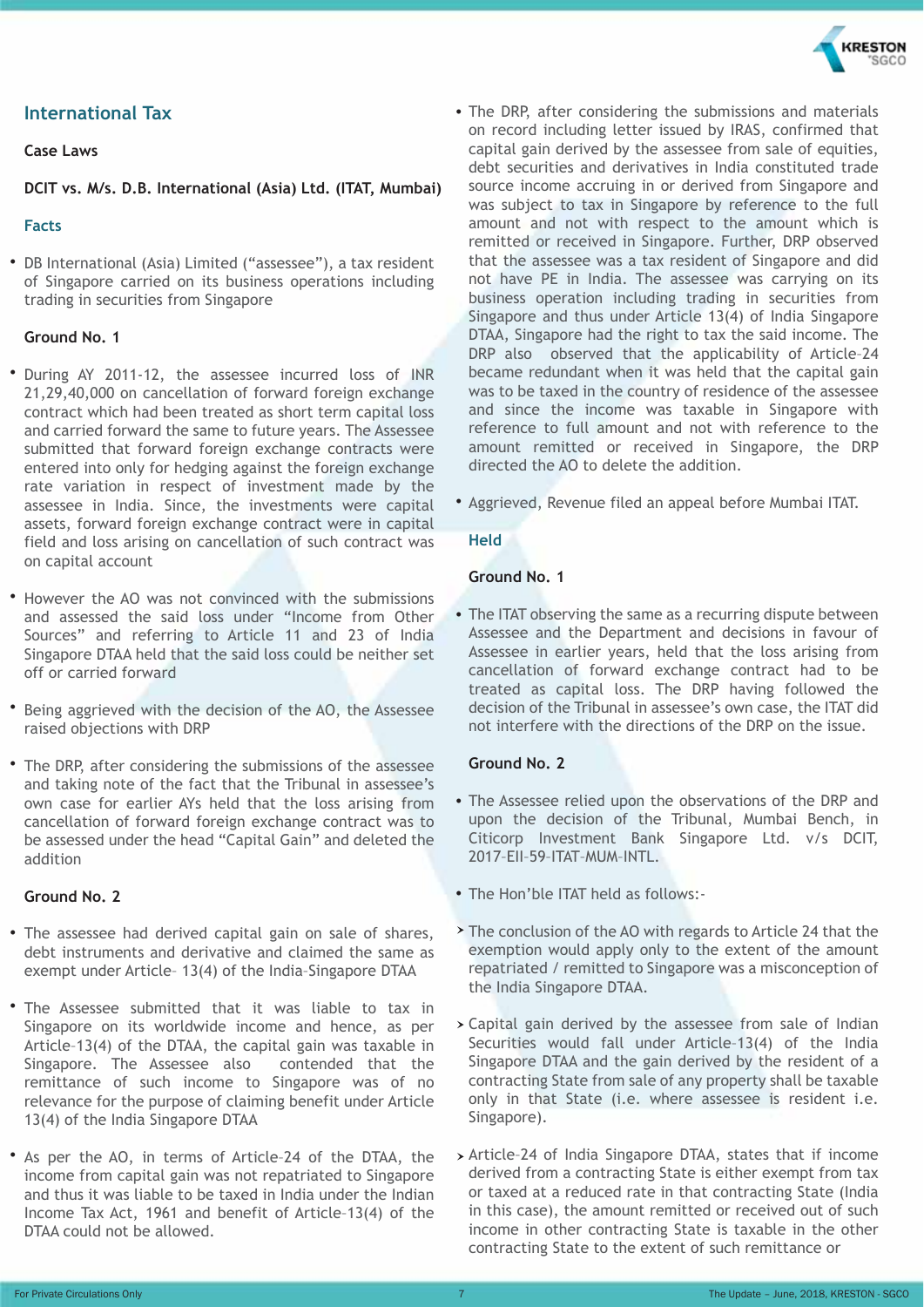

receipt, then the exemption or reduction of tax to be allowed under the DTAA in respect of income derived in the contracting state shall be limited to the amount remitted or received in the other contracting State. Therefore, the first condition which Article–24 imposes is, the income derived from a contracting State should either be exempt from tax or taxed at a reduced rate in that contracting State.

- $\rightarrow$  Article-13(4) in clear and unambiguous terms expressed itself as not an exemption provision but it spoke of taxability of particular income in a particular State by virtue of residence of the assessee.
- The provisions of Article–24 of India Singapore DTAA would not have much relevance insofar as it related to applicability of Article–13(4) to income derived from capital gain. The expression 'exempt' with reference to the capital gain derived by the assessee, had been loosely used.
- > ITAT upheld assessee's reliance on order of Mumbai bench of ITAT for Citicorp Investment Bank Singapore Ltd. and also noted that the overriding nature of Article 13(4) of the DTAA made the capital gain taxable only in the country of residence of the assessee.
- > Thus, ITAT ruled in favour of the assessee.

#### **Case Laws**

#### **Skaps Industries India (P) Ltd vs Income tax Officer (ITAT-Ahmedabad)**

#### **Facts**

- Skaps Industries India (P) Ltd ("assessee") made payments to a US entity Teems Electric Inc. ("TEI") towards services rendered by TEI's personnel for installation and commissioning of certain equipments purchased aggregating to Rs. 74,70,220 (AY 2013-14) and Rs.2,97,45,710 (AY 2014-15), without deducting TDS
- The AO was of the view, that these payments being in the nature of payment for electrical labour and mechanical labour was for services of engineers in India and was covered by the definition of fees for technical services under section 9(1)(vii) of the Income Tax Act, and the assessee was liable for withholding of tax
- Seeking treaty protection, the stand of the Assessee and arguments of the AO were as under:

| SR.<br><b>No</b> | Stand of the Assessee                                                                                        | View of the AO                                                                                                                                                                                                                                                                                                                                                                                                                                          |  |
|------------------|--------------------------------------------------------------------------------------------------------------|---------------------------------------------------------------------------------------------------------------------------------------------------------------------------------------------------------------------------------------------------------------------------------------------------------------------------------------------------------------------------------------------------------------------------------------------------------|--|
| 1                | Installation and<br>commissioning<br>activities were inextricably linked<br>to the purchase of the equipment | Said<br>transactions<br>two<br>not<br>interdependent transactions since:<br>$\sqrt{\phantom{a}}$ Different vendors<br>$\sqrt{\ }$ Separate commercial transactions<br>$\times$ Services rendered by TEI went well<br>beyond the scope of installation and<br>commissioning activity<br>Thus, the said 2 transactions were not<br>linked                                                                                                                 |  |
| $\overline{2}$   | No transfer of "technology" or<br>"technology being made available"                                          | TEI was the only source of obtaining<br>such high degree of technical expertise<br>that irrespective of (who supplies the<br>plant) materials supply, only it had the<br>desired level of expertise is installing<br>and commissioning of a particular<br>machine owned by the assessee" and<br>therefore, the services provided by TEI<br>clearly fell within the clause 4(a) as<br>well as clause 4(b) of Article 12 of the<br>applicable tax treaty" |  |
| 3                | Capitalization of entire installation<br>charges                                                             | Irrelevant from the point of view of tax<br>deductibility as the character of<br>receipt had to be seen in the hands of<br>the receiver and not the payer and that<br>it may be that the services were being<br>utilized in setting up of a plant but for<br>the US entity, it was an income on the<br>revenue account.                                                                                                                                 |  |

- The AO held that in respect of the fees for technical services under Section 9(1)(vii) read with Section 115A, and the applicable tax rate under Section 115A at 10% being lesser than the tax rate at 15% envisaged by the Indo US tax treaty
- The payment was already been made by the assesse without deducting tax at source, hence the AO directed the assessee to apply section 195A for grossing up of the tax liability
- Aggrieved, assessee carried the matter in appeal before the CIT(A) where new issues where taken up which were as follows:

| <b>SR</b><br>No | Issues raised by $CIT(A)$                                                                                                         | Held by $CIT(A)$                                                                                                                                                                                                                                                                                                               |
|-----------------|-----------------------------------------------------------------------------------------------------------------------------------|--------------------------------------------------------------------------------------------------------------------------------------------------------------------------------------------------------------------------------------------------------------------------------------------------------------------------------|
| 1               | Tax residency certificate ("TRC")<br>requirement under section 90(4)                                                              | In the absence of a TRC and in view of<br>the specific provisions of Section 90(4),<br>the TEI cannot be granted protection of<br>Indo US tax treaty                                                                                                                                                                           |
| <sup>7</sup>    | Declaration of non-existence of<br>the PE TEI<br>Ascertaining the number of days of<br>stay of employees and associates<br>of TFI | In the absence of information about the<br>days of stay of the TEI employees, and<br>given the admitted facts on records, it<br>is reasonable to conclude that the work<br>continued in India for 16 weeks plus 30<br>days, and, therefore, the TEI had an<br>installation PE under article $5(2)(k)$ of<br>Indo US tax treaty |

- The CIT(A) further held as follows:
- Installation and commissioning services cannot be said to be purchase of equipment, and thus covered by exclusion clause in Article 12(5)(a) of treaty, as the vendors for service and equipment are different
- $\triangleright$  Services rendered by TEI apparently included training of employees of the tax deductor company and also development of documentation and that the work involved being highly technical, the services rendered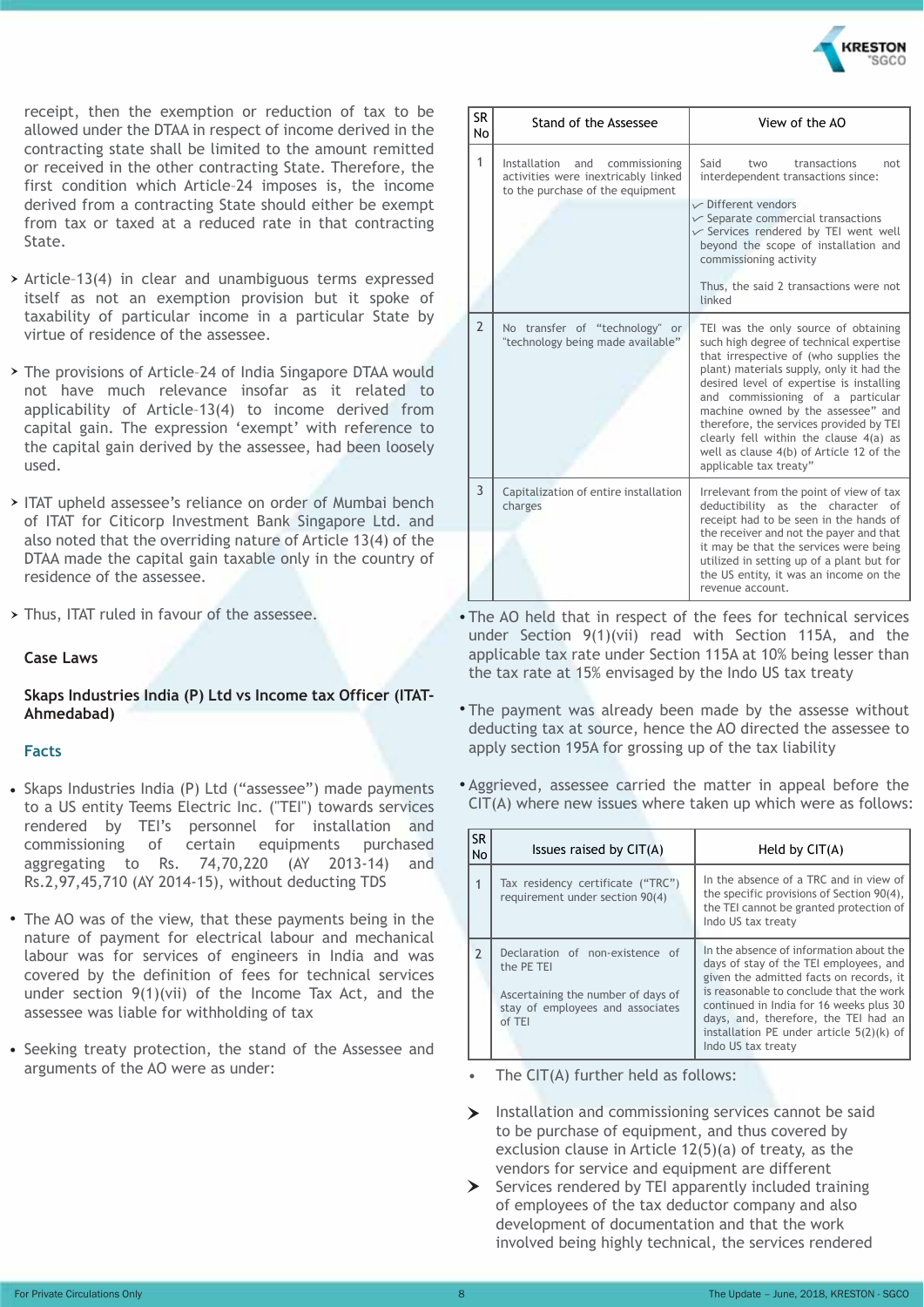

 by the TEI amount to making available knowledge, skill, technical knowhow and process, and, such, covered by the definition of 'fees for included services' under article 12(4) Since the TEI has a PE in India, the fees earned by TEI in India would be taxable in India on net basis and under section 44DA of the Act

• Being aggrieved, the Assessee went to the Tribunal

#### **Held**

- The first question that the ITAT took upon to address was whether TEI, i.e. the US entity to which the payments were made by the assessee company, was entitled to the benefits of Indo US tax treaty. There were two aspects to this fundamental question viz. first, whether the treaty protection could be declined to TEI simply on the short ground that the TEI was not able to, or did not, furnish the tax residency certificate under section 90(4) of the Act; second, whether TEI did not, on merits, satisfy the requirements of the Indo US tax treaty
- As per GAAR provision u/s. 90(2A), which starts with a non-obstante clause, is the only rider to the treaty override provision set out in Sec. 90(2)
- In the absence of a non-obstante clause, Section 90(4) cannot override the provisions of Section 90(2)
- Punjab and Haryana HC ruling in Serco BPO P. Ltd. was cited before ITAT that judicially approved the use of Section. 90(4) in favour of the assessee
- Tribunal ruled that mere non-furnishing of Tax Residency Certificate ("TRC") cannot per se be treated as a trigger to disentitle the treaty benefits
- ITAT opined that an eligible assessee cannot be declined the treaty protection u/s. 90(2) on the ground that the said assessee was not able to furnish a valid TRC
- However, ITAT ruled that even if Sec. 90(4) is inapplicable, there has to be reasonable evidence about entitlement of treaty benefits to the US entity and held that the onus is on assessee to give sufficient and reasonable evidence of satisfying the requirements of Article 4 (Residence) so as to be entitled for treaty protection
- Form W9 (which is used in the context of domestic tax withholding requirements in the United States)was submitted by assessee as evidence for satisfying the requirements of Article 4 (Residence). ITAT referred to the
- information contained in US IRS website (where Form W9 is filed with as per requirements in United States), and observed that it was merely a declaration so as to provide inputs to the tax-deductor for fulfilling reporting obligations to the US IRS and had no relevance to prove that the assessee was a tax resident of the US

Since at no stage assessee was asked to submit evidences in support of the residential status, ITAT remanded the matter back to CIT(A) on the fundamental aspect of treaty entitlement and also on other issues for fresh adjudication

#### **Transfer Pricing**

#### **Case Laws**

#### **Open Text Corporation India Pvt. Ltd vs Dy. CIT, Circle-1(2), Hyderabad**

#### **Facts**

- Open Text Corporation India Pvt. Ltd. (hereafter referred to as "the Assessee") was engaged in the business of providing software development services, consultancy and reselling services.
- During AY 2011-12, the TPO observed that a sum of Rs. 45.12 crores out of total receivable by the assessee at the end of the year had been received after considerable delay.
- The TPO relied upon the decision of the Tribunal at Bengaluru in the case of Logix Micro Systems Ltd., in ITA No. 524/Bang/2009 (42 SOT 525), for charging interest @12% p.a and proposed an adjustment under Sec. 92CA of the Act.
- The DRP confirmed the order of the AO/ TPO, but restricted the interest to 5% as against 12% applied by the TPO.
- Aggrieved, the assessee filed an appeal before the ITAT.

#### **Held**

#### • **The Assessee raised the following grounds of appeal:**

- Instant transaction not covered in the definition of international transaction as defined u/s 92B of the Act for the relevant year.
- Receivables closely linked to the principle transaction of provision of software services and hence aggregated for determination of ALP under TNMM
- The facts and circumstances surrounding the receivables and re-characterizing the outstanding receivables as unsecured loans advanced to AEs is unwarranted.
- Under TNMM, the impact of outstanding receivables on the working capital adjustments have already been taken into account while determining the arm's length margin for the international transactions and hence is no need of imputing interest on outstanding receivables again.
- Outstanding receivables due from overseas AE's in foreign currency and hence interest, if any, to be benchmarked with rates prevalent in international market for foreign currency loans (i.e. at USD "LIBOR plus").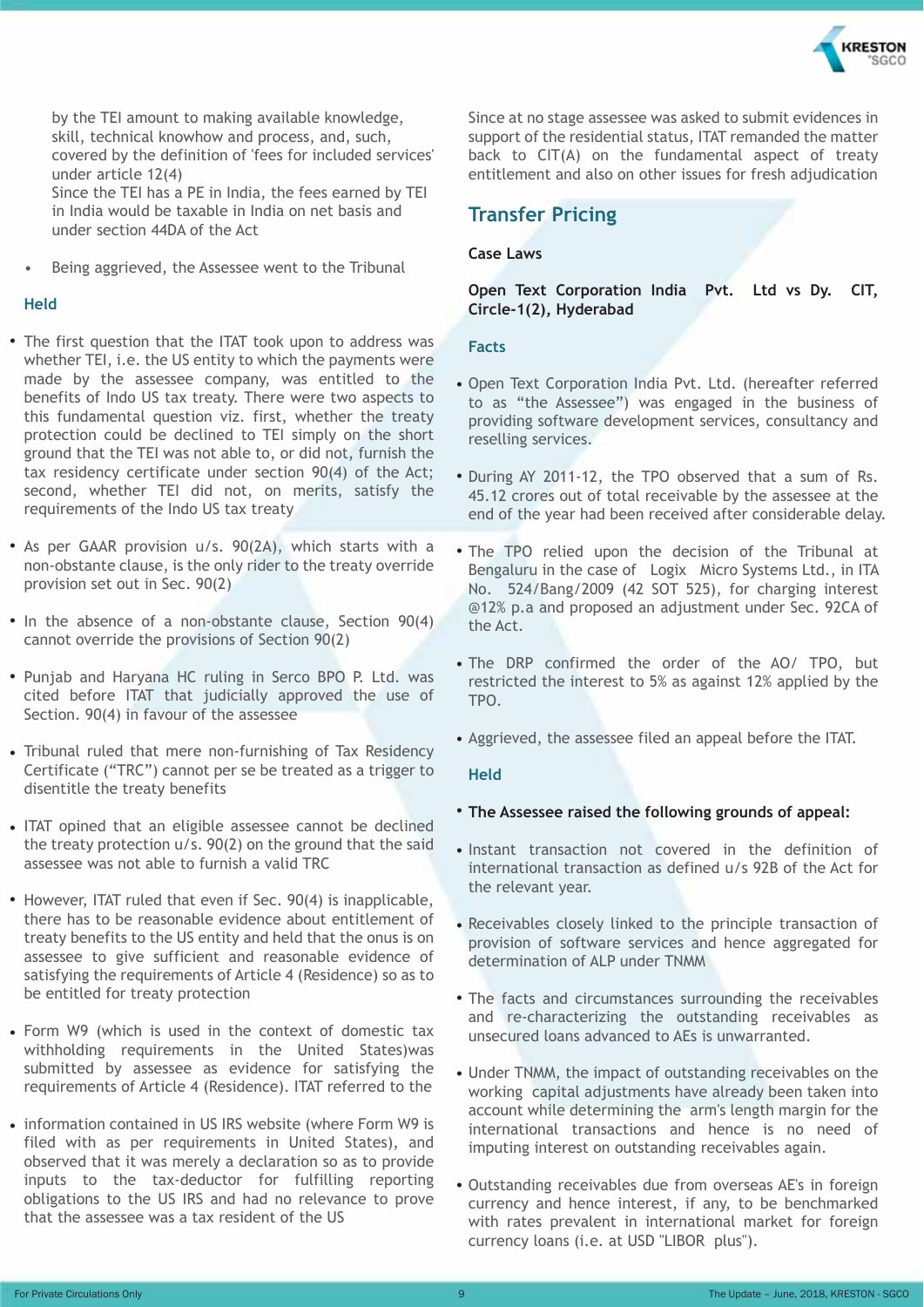

#### **The ITAT held as follows:-**

- Following the decision of Pegasystems Worldwide India (Pvt) Ltd, the ITAT held that notional interest on outstanding receivables was not chargeable and no TP adjustment could be made.
- Working Capital adjustment takes into consideration the interest on receivables. For the said conclusion, the ITAT placed reliance on the judgement by the Delhi ITAT in the case of Kusum Healthcare Pvt. Ltd., in ITA No. 6814/Del/2014 dated 31.03.2015 which had been confirmed by the Delhi HC (SLP filed before SC pending) and EPAM Systems India Pvt Ltd in ITA No. 192/ Hyd/ 2017 dated 24.10.2017.

#### **International Taxation**

#### • **Emami Limited [TS-468-ITAT-2018(Kol)-TP**

Emami Limited, is in FMCG Industry and manufactures branded products such as Boroplus, Navaratna, Fair & Handsome, Zandu Balm, KesriJivan etc. It also manufactures specific products saleable in foreign countries such as Ayucare, Emita etc.

#### **Ground 1: Interest on Loan (AY 2011-12)**

#### **Facts**

- During AY 2011-12, the assessee entered into international transactions of sales of goods to its AE and loan given. During the year, the Assessee gave a foreign currency loan to its AE, Emami International FZE Ltd and charged interest @ 8% p.a.
- The interest cost of the assessee for the unsecured loan in US dollars was around 5% p.a. Accordingly, the assessee computed the rate of interest 8% p.a charged by it for loan given to its subsidiary at Arm's Length.
- However, TPO rejected assessee's benchmarking as the same failed to consider the financials of the Emami FZE and also failed to provide any information regarding possible rate of interest to be charged on loan advanced to it by any banking company/ financial institutions on the basis of the financials of Emami International FZE, independent of its holding company. Thus, TPO determined Arm's Length interest at 5% (assessee's cost of ECB loan) plus 600 bps (as per information available regarding pricing of loan by banks), i.e. 11% p.a. and made an adjustment of Rs. 48.94 lakhs. In appeal, CIT(A) deleted the interest adjustment.
- Aggrieved by the order of the ld. CTI(A), the Revenue filed an appeal before the ITAT.

#### **Held**

#### **The ITAT held as follows:-**

• The ITAT accepted the working of cost of funds at 5% but

considered the risk premium of 600 bps taken by the TPO as excessive.

- The ITAT noted that the suitable risk premium could not exceed 3%, by referring to the credit rating of the assessee company, which was BBB/BBB+, and even if the credit rating of the wholly owned subsidiary was considered two notches lower than the credit rating of the assessee company, in that scenario also the difference in US bond yield i.e. the risk premium works out to a figure which is much lower than 300 bps.
- The ITAT noted that the ld. TPO/Assessing Officer had grossly erred in applying notional interest @11% (i.e. cost of procurement of funds by assessee @5% + 600 basis points) whereas the cost of procurement of similar funds from third part was LIBOR + 600 basis points, which comes at 7.20%.(that is, prevailing USD LIBOR rate, which was 1.2% plus 600bps).
- The ITAT observed that the loan was advanced to the AE in earlier years which continued in the relevant FY 2010-11 and the subsequent years as well and also Revenue had accepted the interest of 8% charged on the same loan to be at arm's length in the earlier as well as succeeding transfer pricing assessments. Following the consistency principle and relying on the order of Hon'ble Supreme Court in RadhasoamiSatsang vs. CIT 193 ITR 321 (SC), the ITAT noted that Ld. TPO had not pointed out any change in facts or any provision of law which led him to take a view contrary to the view taken by his predecessors. The Department cannot take a contrary view and disturb the settled facts unless there is a change in law or facts.
- The ITAT also noted that if the loan was given in foreign currency then LIBOR / EURIBOR rate, should be considered to benchmark the loan provided by the Indian enterprise to its AE. Based on the above facts and circumstances and principle of consistency as discussed above, the ITAT noted that the ld. TPO/Assessing Officer had wrongly applied notional interest @11% (i.e. cost of procurement of funds by assessee @5% + 600 basis points) whereas the cost of procurement of similar funds from third party was LIBOR + 600 basis points, which comes at 7.20%. ( that is, prevailing USD LIBOR rate, which was 1.2% plus 600bps).
- Thus the rate of 8% adopted by the Assessee was accepted.

#### **Ground 2: CUP method (AY 2012-13)**

#### **Facts**

- The assessee had applied TNMM to benchmark its transaction of sale of Finished Goods to its wholly owned subsidiaries in Bangladesh, Dubai and the United Kingdom (AE). The assessee also exported goods directly in other countries like Sri Lanka, Nepal, Africa, etc.
- During the assessment proceedings, TPO substituted TNMM with CUP method to benchmark the transaction and made adjustment of Rs.3.51 crores.

In appeal, CIT(A), rejecting TPO's application of CUP, upheld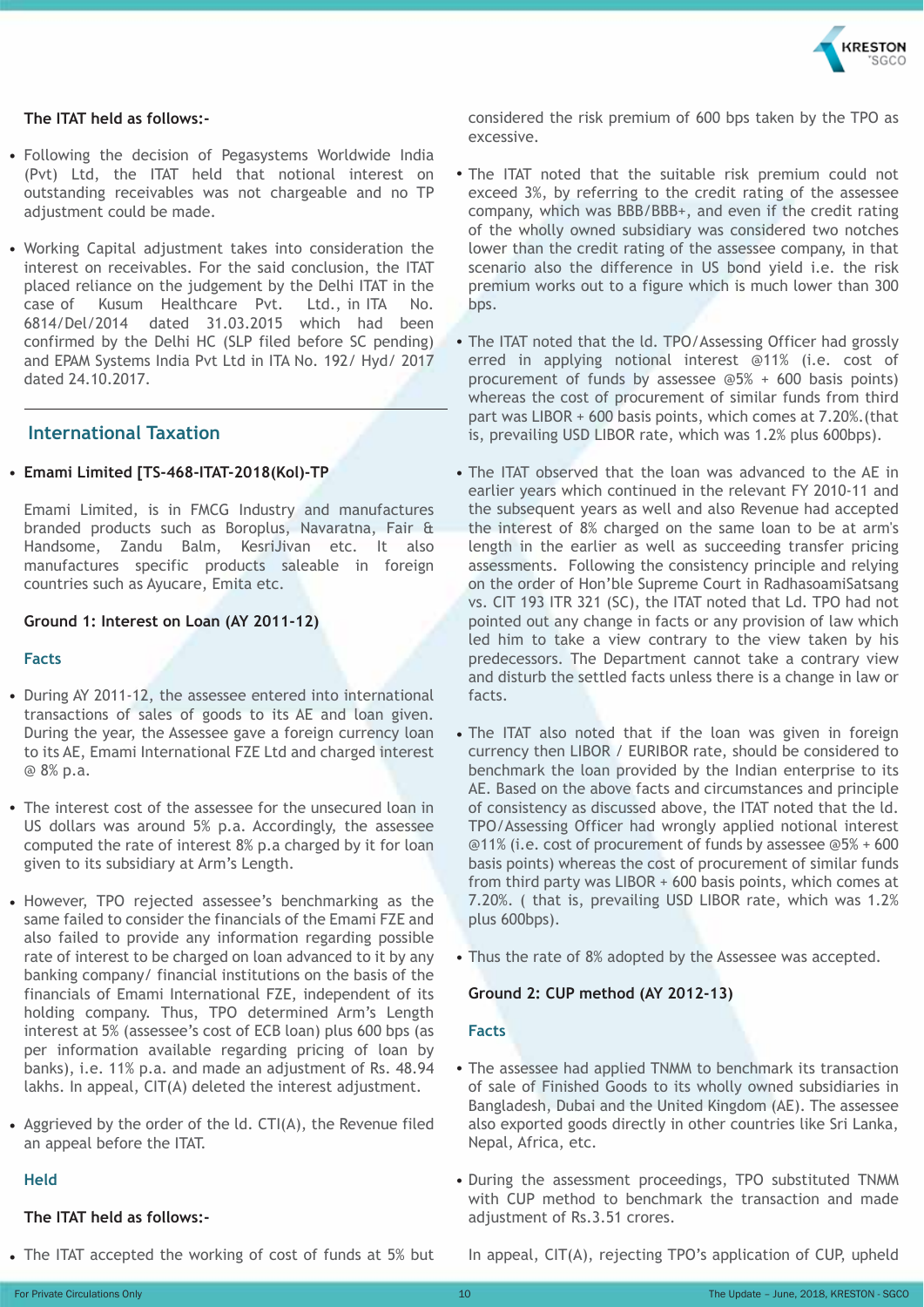

TNMM as MAM. Aggrieved, Revenue filed an appeal before ITAT.

#### **Held**

#### • **The ITAT held as follows:**

In order to make CUP method applicable, the conditions mentioned in Rule 10B(1) (a) (ii) are essential to fulfill.

- For application of the CUP method, highest degree of comparability is required. The CUP cannot be applied without adjustments on account of differences in market and economic conditions of countries in which products have been sold to independent third parties. In the said case, the TPO/AO had ignored the disparate economic and market conditions of Kenya, Congo, Angola, Uganda, Sri Lanka, USA, and have made no adjustment for the same.
- It was noted by the ld CIT(A) that in few instances [12 products out of 56, as picked up for comparison by the TPO] had been sold at a price which is higher than those sold to Non-AE. These products were later eliminated by the Ld. TPO without assigning any reason. The TPO had also missed out benchmarking the 194 out of 250 products sold to AEs & non-AEs.
- The TPO/AO had failed to do adjustment on account of market preference (the market for the same product in USA is different than in Bangladesh) and customer preference (normally the customer prefers to buy the product, where he gets 1+1, that is, where he gets one free unit, on purchase of one unit) and market strategy to sale the product in different geographical area.
- Even though both the compared products appeared to be similar in terms of basic function i.e. cream, lotion, powder, etc but their labelling, packaging, ingredients were different. CUP requires high degree of comparability and where the product mix, material, composition etc. are not identical, application of CUP fails.
- Dissimlar sizes, volume difference, quality difference. As in FMCG sector the pricing of product, as per unit/quantity is never done proportionately. The rationale is that in FMCG sector packaging cost, transportation cost, handling cost, marketing cost can never be proportionate to the unit size of the product. Prices of small packaged products per unit are usually higher than per unit price of large size products in order to promote higher sales and achieve economies of scale. The arbitrary rate of 3% adopted by the TPO towards adjustment for size difference had no empirical basis or logic whatsoever but is a pure estimation based on TPO's conjectures & surmise.
- The assessee had been consistently exporting goods to its AEs located abroad. In all the earlier years, the transactions involved sale of goods were benchmarked under the TNMM Method and were accepted by the Revenue to be at arm's length under the TNMM method, therefore it was imperative for the Ld. TPO to bring on record the change in facts or law and give cogent reasoning before

departing from the settled position and rejecting the application of TNMN Method.

- The standard comparability under Transfer Pricing analysis not necessarily entails complete identity between the two transactions but sufficient similarity. It can be held to be sufficient similar if the differences between them is not material so as to effect price or profit in the open market and if there is one such thing, then such a material difference needs to be eliminated through adjustments. Business strategies, market penetration, increase or save its market share are relevant and material factors determining prices and profit. All these factors have to be taken into consideration while eliminating the material effects which warrants some kind of reasonable accurate adjustments.
- The ITAT held that that selective application of CUP Method by TPO was ad hoc, and without any cogent basis, hence the entire approach followed by the TPO in rejecting the TP study of assessee for application of TNMM method was unjustified.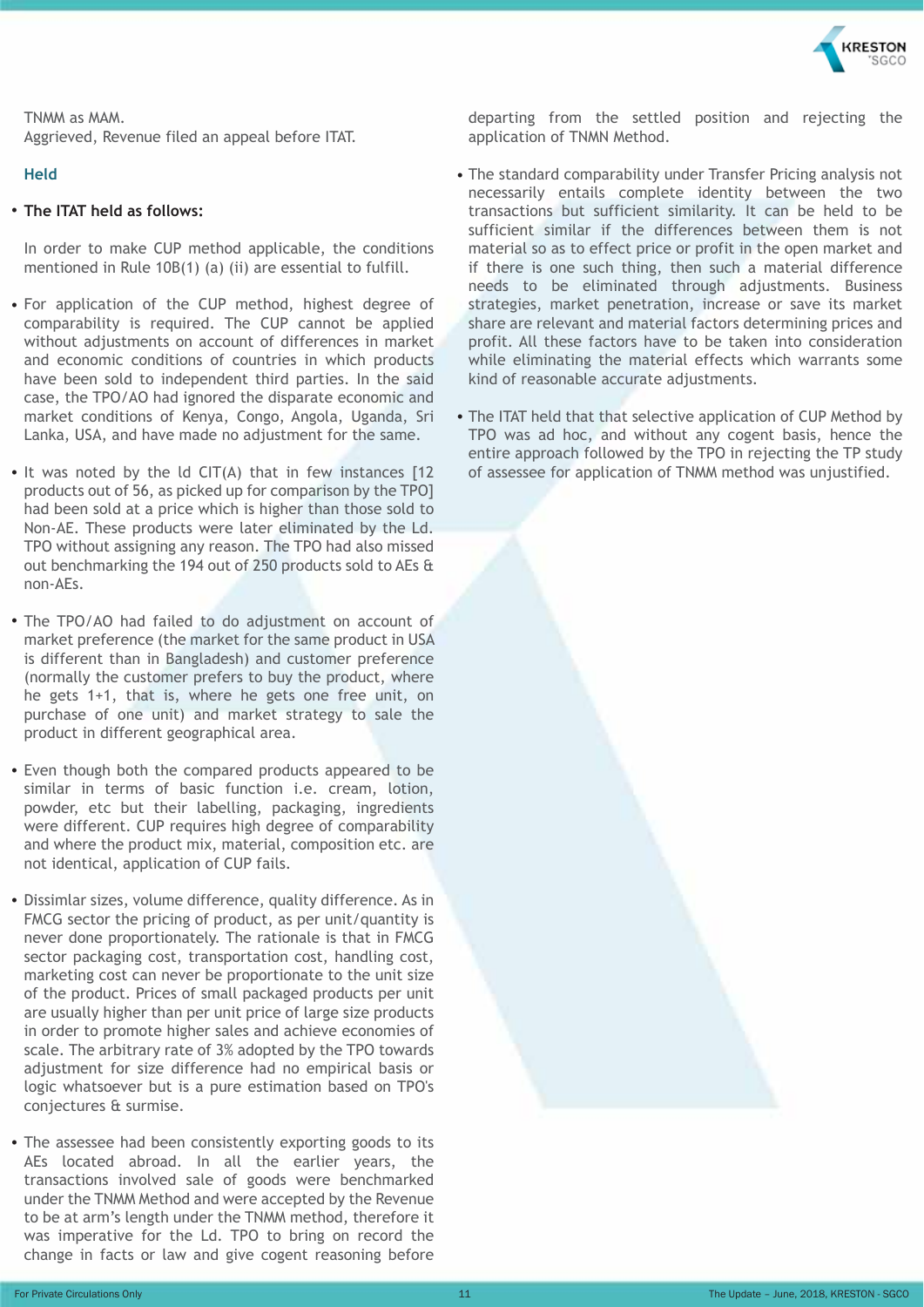

# **IDTX**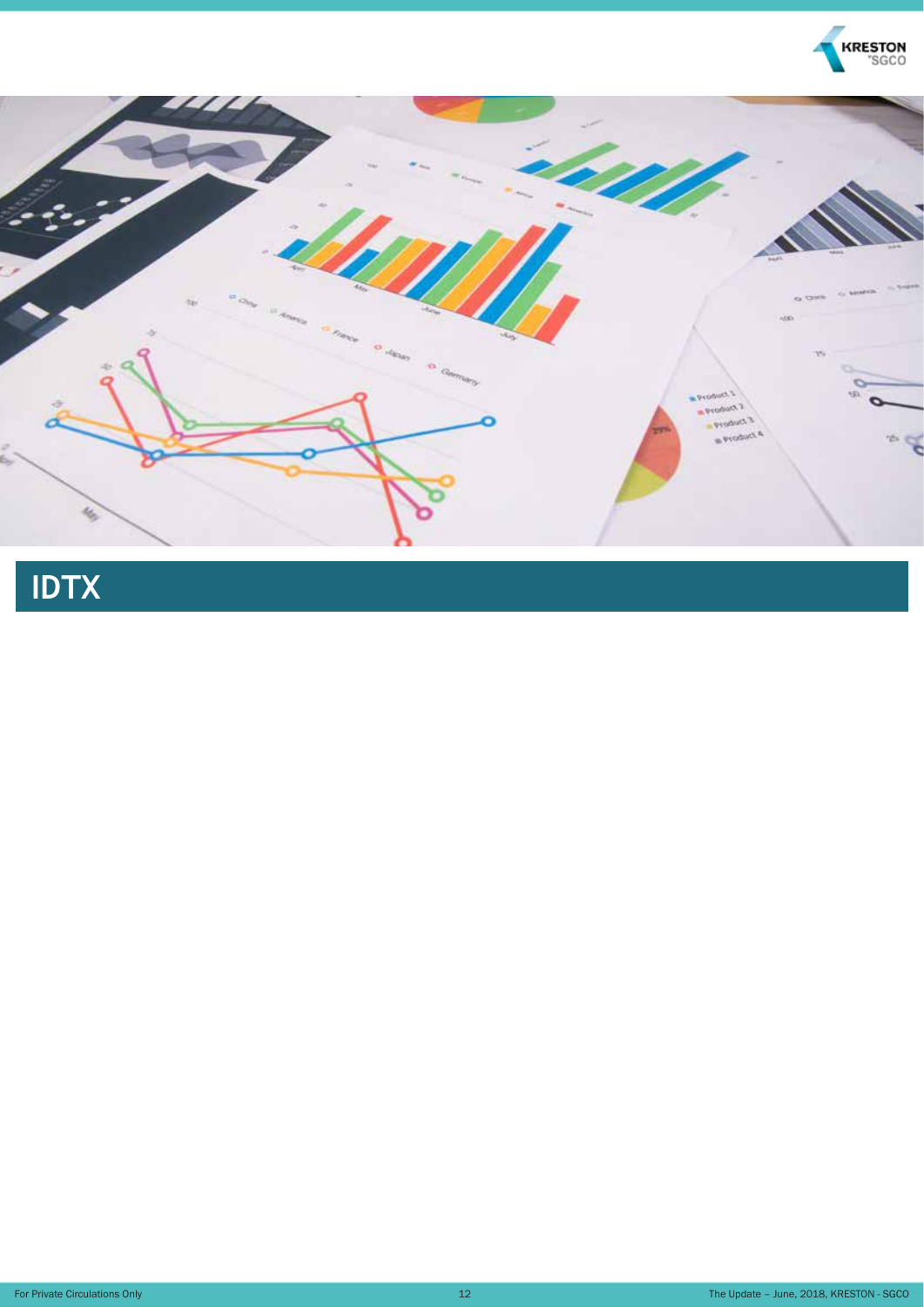

#### **Notification GST**

#### **Amendment to CGST Rules, 2017**

- 1. Second proviso added to Rule 37(1) of CGST Rules. Rule 37(1) requires reversal of ITC, where value of supply is not paid within the stipulated period. Second proviso now Section  $15(2)(b)$  i.e. any amount which the supplier is liable to pay in relation to supply which has been incurred by the recipient.
- 2. Formula for refund on account of inverted duty structure, made effective from 01.07.2017 - (Rule 89(5))

supply of goods and services) x Net ITC  $\div$  Adjusted Total Turnover} - tax payable on such inverted rated supply of goods and service.

3. Powers of anti-profiteering authority - Rule 133 (3)

Powers given to anti-profiteering authority to deposit of the amount,(equivalent to the amount not passed on by way of commensurate reduction in prices along with applicable interest at the rate of eighteen per cent) @ 50% each in the Consumer Welfare Fund of Centre (Section 57 of CGST Act) and Consumer Welfare Fund of the respective State (Section 57 of SGST Act), In cases, where the eligible person does not claim refund of the amount or is not identifiable.

- 4. Clause (o) inserted in rule 138(14): no e-way bill required for movement of empty cylinders for packing of LPG for reasons other than supply.
- 5. Composition Dealer shall not be required to furnish serial 4A of Table 4 of GSTR -04, for the tax periods January 2018 to March 2018 and April 2018 to June 2018. Earlier this was waived till December 2017.
- 6. In form GST RFD-01, Statement 1A (Refund on account of inverted rate structure) and 5B (Refund on account of deemed exports, substituted. The new statement additionally requires the GSTN no of supplier. **Vide Notification No. 26/2018-Central Tax, dated 13 June 2018.**
- 7. 17 categories of goods are notified, which shall, as soon as may be after its seizure, be disposed of by the proper officer, having regard to the perishable or hazardous nature, depreciation in value with the passage of time, constraints of storage space or any other relevant considerations of the said goods.

**Vide Notification No 27/2018-Central Tax, dated 13 June 2018** 

8. Transporter who is registered in more than one State having the same PAN, may apply for a unique common enrolment number (UEN) by submitting the details in FORM GST ENR-02 using any one of his GSTIN, and upon validation of the details furnished, a UEN shall be generated and communicated to the said transporter. Once a transporter has obtained a UEN, he shall not be eligible to use any of the GSTIN for the purposes of E-Way Bill. transporters can

use the UEN for their pan-India activities.

- 9. Proviso inserted after Rule 138 C (1), Whereby, power given to Commissioner (or any other officer authorised by him) to extend time for recording the final report in Part B of FORM EWB-03, for a further period not exceeding three days.
- added, which deems value to be paid in cases covered by 10. Rule 142 (5) amended A summary of the order passed under Section 129 (Detention/seizure of goods & conveyances in transit) or Section 130 (Confiscation of goods or conveyances and levy of penalty) has to be uploaded in Form GST DRC-07, specifying therein the amount of tax, interest and penalty payable by the person chargeable with tax. **Vide Notification No. 28/2018-Central Tax, dated 19 June 2018.**
- Maximum Refund Amount = {(Turnover of inverted rated 11. **Notification No. 12/2018-Central Tax (Rate) ,dated 29 June 2018 and Notification No. 13/2018-Integrated Tax (Rate) ,Dated 29 June 2018**

Exemption of GST, on supplies of goods or services or both received by a registered person from any unregistered supplier, extended till 30 September 2018. (Earlier it was 30 June 2018).

#### **Circulars**

- 1. It is being clarified **vide Circular 46/2018 dated 06 June 2018**  that Priority Sector Lending Certificates (PSLCs), Renewable Energy Certificates (RECs) and other similar scrips attract GST @ 12 % under heading 4907, Schedule II, and not 18% as per Earlier Circular No. 34/8/2018- GST dated 01 March 2018.
- 2. Clarifications of certain issues under GST **Circular 47/2018 dated 08 June 2018**
	- Moulds and dies owned by the Original Equipment Manufacturers (OEM) which are provided to a component manufacturer (the two not being related persons or distinct persons) on free of cost (FOC) basis does not constitute a supply as there is no consideration involved. Further, since the moulds and dies are provided on FOC basis by the OEM to the component manufacturer in the course or furtherance of his business, there is no requirement for reversal of input tax credit availed on such moulds and dies by the OEM.
	- Where a supply (Servicing of car) involves supply of both goods and services and the value of such goods and services supplied are shown separately, the goods and services would be liable to tax at the rates as applicable to such goods and services separately
- 3. Circulars clarifying miscellaneous issues related to SEZ and refund of unutilized ITC for job workers – **vide Circular 48/2018 dated 14-06-2018**
	- Clarifies that services of short term accommodation, conferencing, banqueting etc., provided to a SEZ developer or a SEZ unit shall be treated as an inter-State supply. Also clarifies that if event management services, hotel, accommodation services, consumables etc. are received by a SEZ developer or a SEZ unit for authorised operations, as endorsed by the specified officer of the Zone, the benefit of zero rated supply shall be available in such cases to the supplier.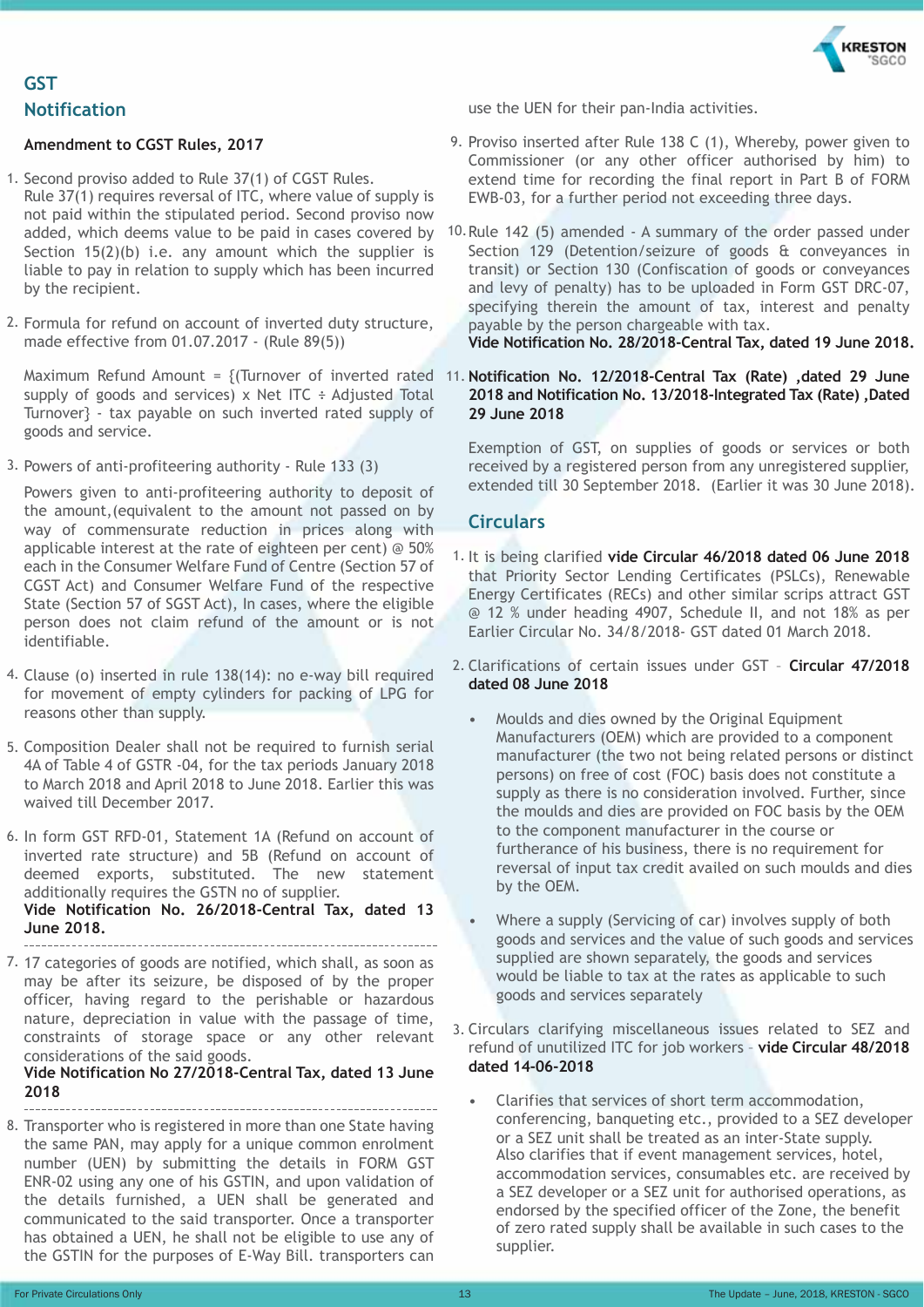

- Fabric Processors (Job workers) to be entitled to refund under inverted rate structure even if the goods (fabrics) supplied to them are covered by Notification No. 05/2017-Central Tax (Rate) dated 28.06.2017 Notification No. 05/2017-Central Tax (Rate) notifies the goods in respect of which no refund of unutilised input tax credit shall be allowed, where the credit has accumulated on account of rate of tax on inputs being higher than the rate of tax on the output supplies of such goods. In above case, output supply is services.
- 4. Modify Circular No. 41/15/2018- GST Interception of Conveyance for inspection/detention of goods **vide Circular 49/2018 dated 21 June 2018.**
	- Goods to be inspected only once in any state/UT. No further inspection unless specific information received subsequent to first inspection.
	- Since the requisite FORMS are not available on the common portal currently, Therefore, hard copies of the notices/orders issued in the specified FORMS by a tax authority may be shown as proof of initiation of action by a tax authority by the transporter/ registered person to another tax authority as and when required.
	- Only such goods and/or conveyances should be detained/confiscated in respect of which there is a violation of the provisions of the GST Acts or the rules made thereunder.

#### **GST Portal Updates**

#### **Provision to display export ledger to taxpayers on the Track Status screen**

• A hyperlink "View Export Ledger" on Track Status page has been provided to taxpayers, to view details of IGST and Cess payment details, return wise, to show them the difference of New Functionality payment details, return wise, to show them the difference of IGST and cess as shown in Form GSTR 3B and Form GSTR 1. Taxpayer can also download this ledger as CSV file.

#### **Customs**

1. **Circular 15/2018-Cus dated 06 June 2018 – Clarification in case of Refund of IGST on export of Goods**

#### **SB005 errors: Mismatch between filing invoice details in the shipping bill and the GST returns.**

Board has decided to extend the facility of officer interface to Shipping bills filed upto 30.04.2018 (Earlier upto 28.02.2018).

#### **SB003 errors: Mismatch between GSTIN entity mentioned in the Shipping bill and the one filing GSTR-1/GSTR-3B.**

Correction facility is provided in cases where GSTIN of both the entities are different, but PAN is same. This happens mostly in cases where an entity filing Shipping bill is a registered office and the entity which has paid the IGST is manufacturing unit/other office or vice versa. However, in all such cases, entity claiming refund (one which has filed the Shipping bill) will give an undertaking to the effect that its other office (one which has paid IGST) shall not claim any refund or any benefit of the amount of IGST so paid.

#### **The Maharashtra State Tax on Profession, Trade, Callings and Employment Act, 1975**

#### 5 Year PTEC scheme discontinued

1. The 5 Year scheme of PTEC payment is discontinued from 31 March 2018. Accordingly, the 5 year option is removed from ePayment option. The new attractive one time profession tax scheme (announced in budget) for PTEC holder will be notified shortly.

#### **Advance Ruling - GST**

#### **AUTHORITY FOR ADVANCE RULING TELANGANA STATE M/s MACRO MEDIA DIGITAL IMAGING PVT LTD 2018-TIOL-62-AAR-GST**

Printed advertisement materials are classified as 'supply of goods', falling under chapter heading 4911 taxable at the rate of 6% CGST and 6% SGST.

#### **Facts**

- M/s. Macro Media Digital Imaging Private Limited, Charlapally, Hyderabad (herein after referred as applicant) has filed an application to sought Advance Ruling on the following issues:
	- (i) Whether the printed advertisement materials classifiable as 'supply of goods?
	- (ii) If yes, whether it is classifiable under chapter heading 4911 of first schedule to Customs Tariff Act, 1975?
- Applicant is engaged in the business of manufacturing of printed trade advertising material like banner flex using various inputs like ink, paper etc. and sale of such digital printed materials.
- Preparation of such printed material would be undertaken as per the customer specification wherein customers specify the sizes of the advertising material, location of the advertising material to be displayed etc. and all required materials for the preparation of the advertisement materials are procured by Applicant only.
- Applicant also recovers the cost incurred towards transportation, installation, packing etc.
- In pre-GST regime, Applicant had been paying applicable VAT and filed returns accordingly.

#### **Held**

- On perusal of Section 2 of CGST Act,
	- (i.) "(52) "goods" means every kind of movable property other than money and securities but includes actionable claim, growing crops, grass and things attached to or forming part of the land which are agreed to be serviced before supply or under a contract of supply"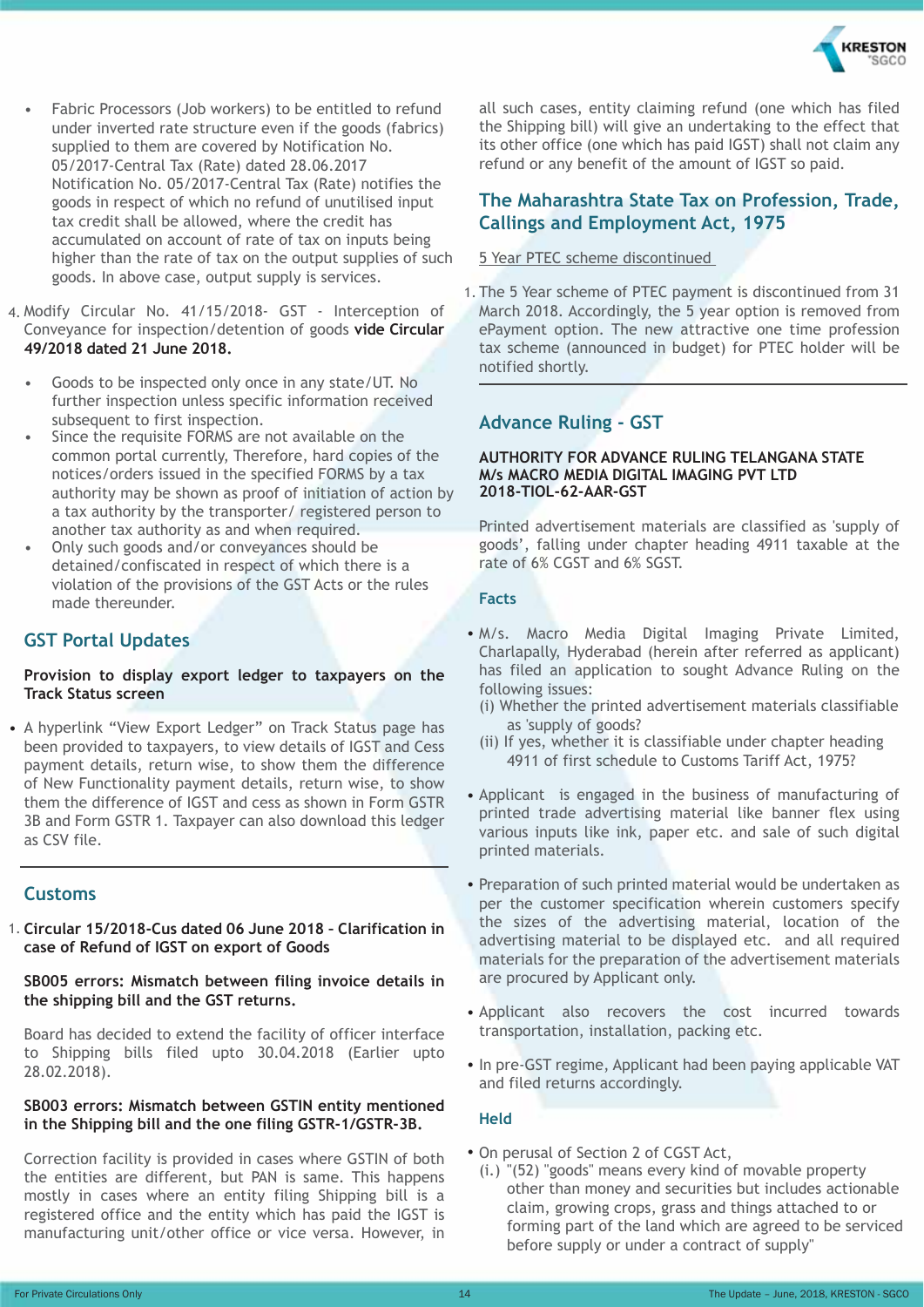

- (ii.) "(102) "services" means anything other than goods, money and securities but includes activities relating to the use of money or its conversion by cash or by any other mode, from one form, currency or denomination, to another form, currency or denomination for which a separate consideration is charged"
- On conjoint reading of the above two definitions, Applicant understands that 'goods' was defined to mean every kind of movable property and 'service' was defined to mean anything other than goods. Therefore, once anything falls under the ambit of 'goods', it does not become 'services' and vice-versa.
- In the instant case, Applicant supplies the printed trade advertising materials (i.e. Banner flex), which is freely movable from one place to another thereby it becomes 'movable property' and consequently falls under the ambit of 'goods' u/s. 2(52).
- The issue has been examined with reference to the provisions of the CGST/TGST Act, 2017 and the Rules made there under and the notifications issued till date; and the Advance Ruling is given as under:
	- (i) The printed advertisement materials manufactured and supplied by the applicant are classifiable as 'supply of goods'.
	- (ii) The printed advertisement material are classifiable under chapter heading 4911 of the GST Tariff and the rate of tax applicable is 6% CGST + 6% SGST as given in the Notification No. 1/2017 - Central Tax (Rate) dated 28.06.2017.

#### • **GUJARAT AUTHORITY FOR ADVANCE RULING M/s SHREENATH POLYPLAST PVT LTD 2018-TIOL-26-AAR-GST**

Amount charged as interest on transaction based short term loan given by Del Credere Agent to buyers of material, is exempt from payment of Goods and Service Tax.

Applicant is engaged in the business of manufacturing of printed trade advertising material like banner flex using various inputs like ink, paper etc. and sale of such digital printed materials.

Facts:

- M/s. Shreenath Polyplast Pvt. Ltd. is an applicant appointed as Del Credere Agent (herein after referred as DCA) by the supplier of goods.
- First role of DCA is to promote the sale and take orders for goods to be supplied directly by the supplier of goods (herein after referred as principal).
- Second role of DCA is to guarantee principal for payment of goods supplied. If customers fail to make payment, DCA is required to make the payment to the supplier.
- Applicant reiterated that the role of the DCA is limited to order booking and guaranteeing payment. Supply of material is directly by the principal to the customer.
- DCA does not buy, store or sale any material of principal to any customer and therefore there is no transaction of any purchase or sale of goods in his books.
- At times, when the buyer is not in a position to make payment to principal on the due date, he approaches DCA to extend short term loan and the loan is extended by DCA by making payment to the principal on behalf of the customer.
- For such loan extended by DCA, interest is accordingly charged.
- For interest, DCA raises debit notes on the customers. Customer pays interest while repaying the loan amount. Such interest payments are subject to TDS in terms of Income Tax Act.
- The issue involved is whether an amount charged as interest on transaction based short term loan given by the applicant, working as DCA, to buyers of material, is exempt from Goods and Services Tax.

#### **Held**

#### • **The State Tax, GST Cell has given its opinion as under:**

The Del Credre agent receives higher commission because he ensures payment to the supplier. Whether the agent extends a loan to the buyer for making payment to the supplier or whether the agent himself makes payment on behalf of the buyer, no amount towards this shall be added to the price and GST will be leviable only on the consideration for supply of goods (on the supplier) and the commission payable to the agent (on the agent)."

- In the above transaction process, DCA gets the commission from principal , for supply of goods to customer and repayment of amount from customer to prinacipal.
- We find that the extension of loan by the applicant (DCA) to the customers is a transaction separate from the transaction of supply of goods by the principal to the customers against consideration wherein the applicant (DCA) also gets the commission from the principal.
- The interest received by the applicant is consideration towards loan extended to the customers and not towards the payment of consideration for supply of goods by the principal to the customers

As, in the transaction of extension of loan by the applicant, the consideration is received by way of interest, the same is covered by the **S. No. 27 of Notification No. 12/2017-Central Tax (Rate) dated 28.06.2017** i.e. services by way of extending deposits, loans or advances in so far as the consideration is represented by way of interest or discount (other than interest involved in credit card services) is exempt and hence exempted from payment of GST.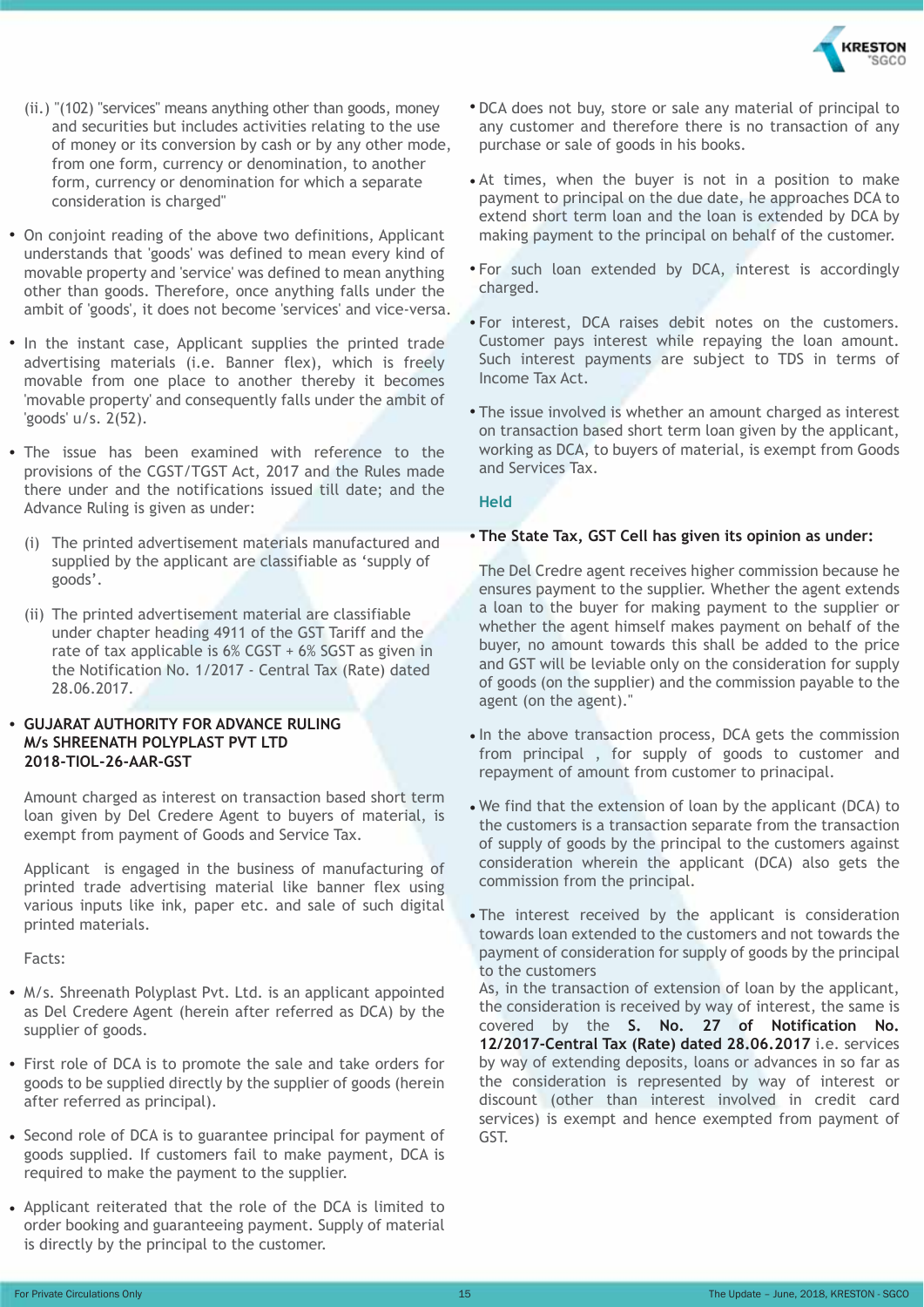

# **WE SUGGEST** YOU BEST

## **SEBI,MCA & RBI/FEMA**

For Private Circulations Only **16** The Update – June, 2018, KRESTON - SGCO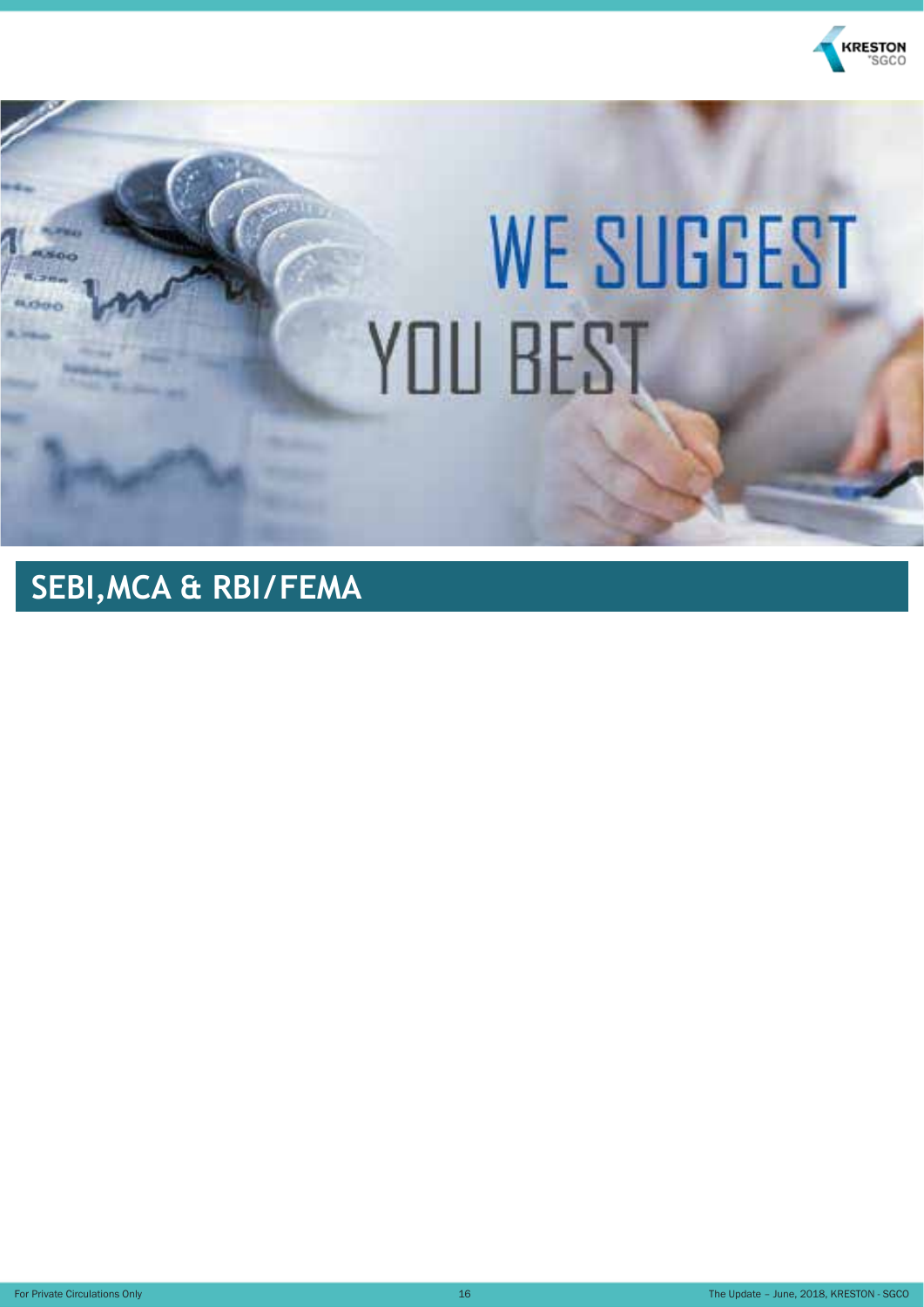

- SEBI vide Circular No. SEBI/HO/DDHS/DDHS/CIR/P/2018/89 dated 05TH June, 2018 Issued a Guidelines for Preferential Issue of Units by Infrastructure Investment Trusts (InvITs) after an initial offer in a manner specified by Board from time to time. Accordingly, the detailed guidelines for preferential issue by an InvIT.
- SEBI vide Circular No. SEBI/HO/IMD/DF2/CIR/P/2018/92 dated 05th June, 2018 issued a Circular on Go Green Initiative in Mutual Funds wherein All Mutual Funds, Asset Management Companies (AMCs), Trustee Companies and Boards of Trustees of Mutual Funds are required to disclosed below mentioned details:
	- Disclosure of Net Asset Value (NAV)and sale / repurchase prices;
	- > Providing Annual Report or Abridged Summary;
	- Portfolio Disclosure;
- Further the All provisions in the circular except paragraph  $B(2)(d)$  shall be complied within a period of 30 days from the date of issuance of this circular which is mentioned as under :

"To ensure that unitholders get sufficient opportunity to communicate their preference of 'opt-in' or 'opt-out' with respect to receiving the annual report or abridged summary thereof in physical copy, Mutual Funds/ AMCs shall conduct one more round of similar exercise for those unitholders who have not responded to the 'opt-in' communication as stated at paragraph above, after a period of not less than 30days from the date of issuance of the first communication. Further, a period of 15 days from the date of issuances of the second communication may be given to unitholders to exercise their option of 'opt-in' or 'opt-out'".

- SEBI vide Circular No. SEBI/ HO/ MIRSD/ DOP2/CIR/P/2018/ 95 dated 06th June, 2018 introduced an Amendment to SEBI (Credit Rating Agencies) Regulations, 1999 which described as under:
- In terms of Regulation 16(3) of SEBI (Credit Rating Agencies) Regulations, 1999, a CRA may withdraw a rating, subject to the CRA having:

i.) rated the instrument continuously for 5 years or 50 per cent of the tenure of the instrument, whichever is higher.

ii.) received an undertaking from the Issuer that a rating is available on that instrument.

Further, at the time of withdrawal, the CRA shall assign a rating to such instrument and issue a press release, as per the format prescribed along with reasons for withdrawal.

• **Ministry of Corporate Affairs ("The MCA") vide its Notification dated 13th June, 2018 has exercise the powers conferred by sub-section (2) of section 1 of the Companies (Amendment) Act, 2017 (1 of 2018), the Central Government hereby informed that w.e.f. 13th June, 2018 Section 22, 24, 25, 26 and 71 shall come into force.**

• **The MCA vide its Notification dated 13th June, 2018 exercise the powers conferred by section 247 read with section 469 of the Companies Act, 2013 (18 of 2013), the Central Government hereby makes the following rules further to amend the Companies (Registered Valuers and Valuation) Rules, 2017, namely:-**

In the Companies (Registered Valuers and Valuation) Rules, 2017, in rule 19, in sub-rule 2, after clause (g), the following clause shall be inserted, namely:-

"(h) Presidents of, the Institute of Chartered Accountants of India, the Institute of Company Secretaries of India, the Institute of Cost Accountants of India as ex-officio members.".

**The MCA vide its Notification dated 13th June, 2018 exercise the powers conferred by Section 90 read with sub-section (1) of section 469 of the Companies Act, 2013 (18 of 2013), the Central Government hereby makes the following rules, namely :-**

- These rules may be called the Companies (Significant Beneficial Owners) Rules, 2018;
- Rule 3 Declaration of significant beneficial ownership in shares under section 90 .-

Every significant beneficial owner shall file a declaration in Form No. BEN-1 to the company in which he holds the significant beneficial ownership on the date of commencement of these rules within ninety days from such commencement and within thirty days in case of any change in his significant beneficial ownership.

• Rule 4 - Return of significant beneficial owners in shares.-

Where any declaration under rule 3 is received by the company, it shall file a return in Form No. BEN-2 with the Registrar in respect of such declaration, within a period of thirty days from the date of receipt of declaration by it.

• Rule 5- Register of significant beneficial owners.-

1. The company shall maintain a register of significant beneficial owners in Form No. BEN-3.

2. The register shall be open for inspection during business hours, at such reasonable time of not less than two hours, on every working day as the board may decide, by any member of the company on payment of such fee as may be specified by the company but not exceeding fifty rupees for each inspection.

• Rule -6 Notice seeking information about significant beneficial owners.-

A company shall give notice seeking information in accordance with under sub-section (5) of section 90, in Form No. BEN-4.

• **As part of updating its registry, MCA would be conducting KYC of all Directors of all companies annually through a new eform viz. DIR-3 KYC to be notified and deployed shortly.**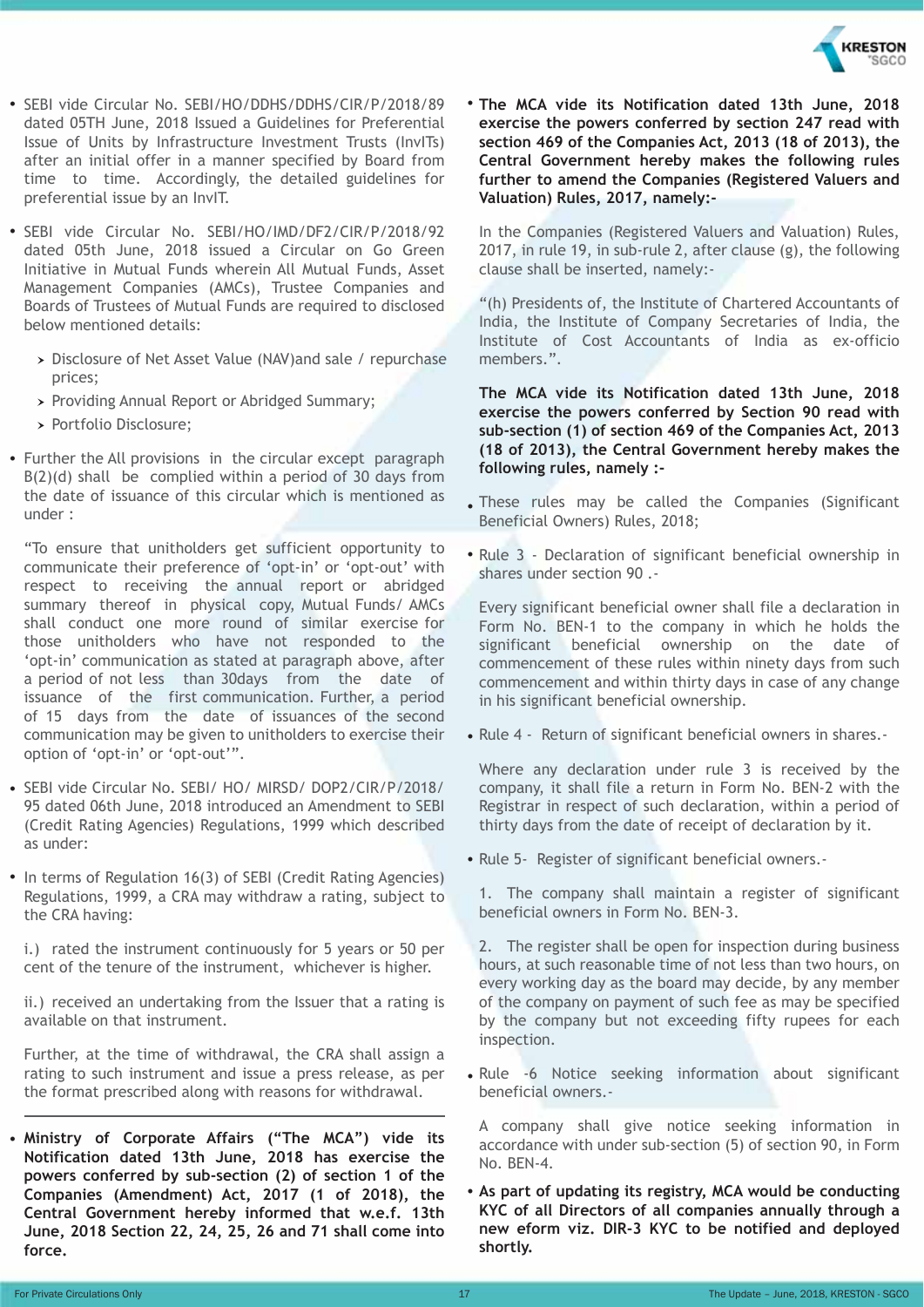

#### **RBI/ FEMA**

#### **Liberalised Remittance Scheme – Harmonisation of Data and Definitions**

- Mandatory furnishing of PAN for making all remittances under LRS
- Alignment of definition of 'relative' with the definition given in Companies Act, 2013 instead of Companies Act, 1956 in case of remittances allowed under LRS for maintenance of close relatives

#### **Foreign Investment in India - Reporting in Single Master Form**

- RBI, with the objective of integrating the extant reporting structures of various types of foreign investment in India, will introduce a Single Master Form (SMF). The SMF (format provided online) would be filed online
- Prior to the implementation of the SMF, Reserve Bank would provide an interface to the Indian entities, to input the data on total foreign investment in a specified format (prescribed). Indian entities not complying with this pre-requisite will not be able to receive foreign investment (including indirect foreign investment) and will be non-compliant with Foreign Exchange Management Act, 1999 and regulations made thereunder.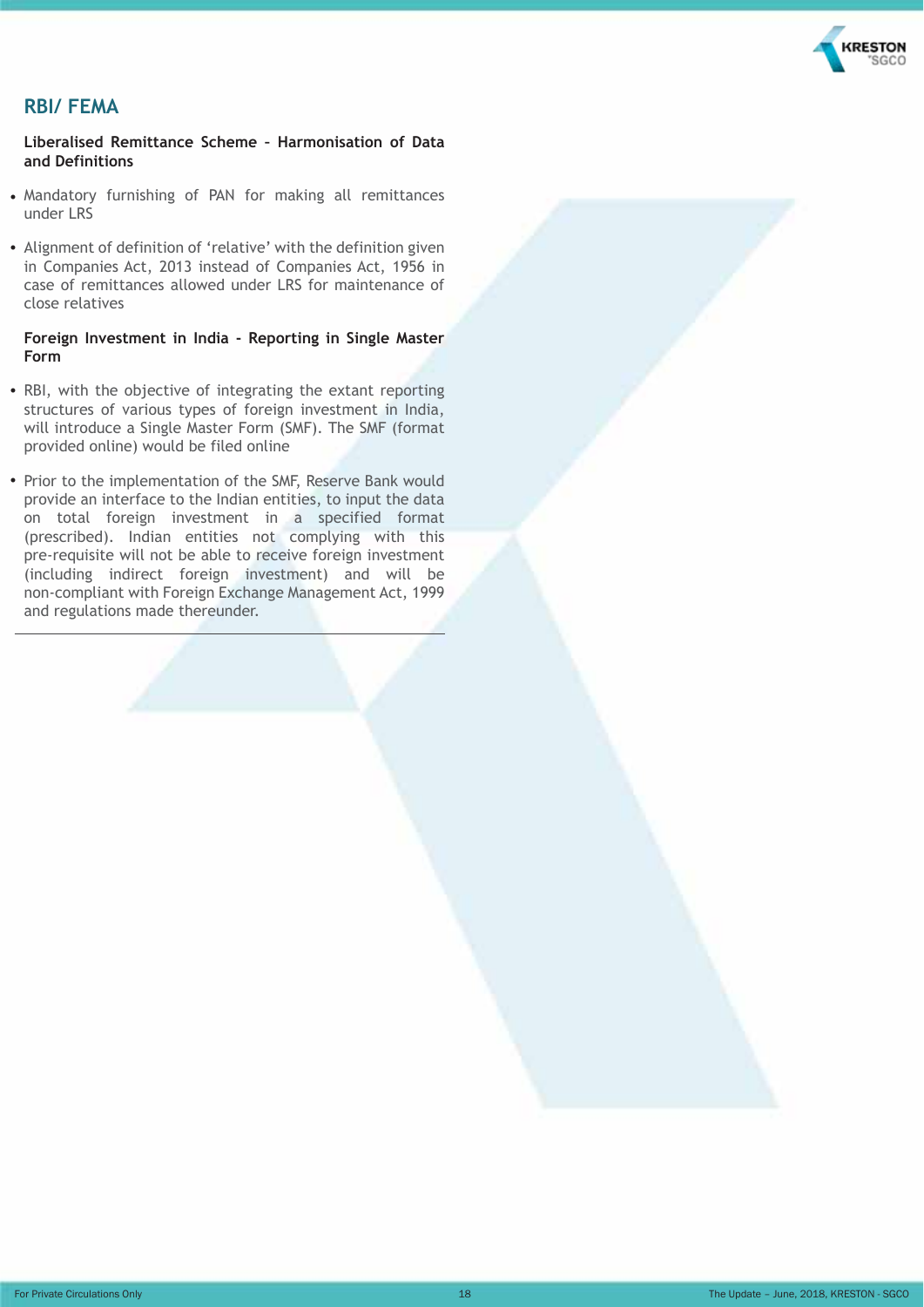

### **Due Dates**

## **Income Tax Department (ITD) Compliances**

| Sr No.         | <b>Due Date</b> | <b>Form No</b>           | <b>Description</b>                                                                                                                                                                                                                                                                                    |  |
|----------------|-----------------|--------------------------|-------------------------------------------------------------------------------------------------------------------------------------------------------------------------------------------------------------------------------------------------------------------------------------------------------|--|
| 1              | 30.07.2018      | Form 26Q                 | Quarterly TCS certificate in respect of tax collected by any person<br>for the quarter ending June 30, 2018                                                                                                                                                                                           |  |
|                |                 | Form 26QB                | Due date for furnishing of challan-cum-statement in respect of tax<br>deducted under section 194-IA for the month of June 2018                                                                                                                                                                        |  |
|                |                 | <b>Form 26Q</b>          | Quarterly statement of TDS deposited for the quarter ending<br>June 30, 2018                                                                                                                                                                                                                          |  |
|                |                 |                          | Annual return of income for the assessment year 2018-19 for all<br>assessee other than:<br>(a) corporate-assessee or                                                                                                                                                                                  |  |
| $\overline{2}$ | 31.07.2018      | <b>ITR</b>               | (b) non-corporate assessee (whose books of account are required to<br>be audited) or<br>(c) working partner of a firm whose accounts are required to be audited<br><b>or</b>                                                                                                                          |  |
|                |                 |                          | (d) an assessee who is required to furnish a report under section 92E.                                                                                                                                                                                                                                |  |
|                |                 | Form No.10               | Statement in Form no. 10 to be furnished to accumulate income for<br>future application under section 10(21) or 11(2).                                                                                                                                                                                |  |
|                |                 | Form No.67               | Due date for claiming the foreign tax credit,<br>Upload statement of foreign income offered for tax for the previous<br>year 2017-18 and of foreign tax deducted or paid on such income in<br>Form no. 67 (if the assessee is required to submit the return of income<br>on or before July 31, 2018). |  |
| 3              | 07.08.2018      | Challan<br><b>No.281</b> | Due date for deposit of Tax deducted/collected for the month of<br><b>July 2018.</b>                                                                                                                                                                                                                  |  |
| 4              | 14.08.2018      | Form 26QB                | Due date for issue of TDS Certificate for tax deducted under section<br>194-IA in the month of June 2018                                                                                                                                                                                              |  |
| 4              | 15.08.2018      | Form 26Q                 | Quarterly TDS certificate (in respect of tax deducted for payments<br>other than salary) for the quarter ending June 30, 2018                                                                                                                                                                         |  |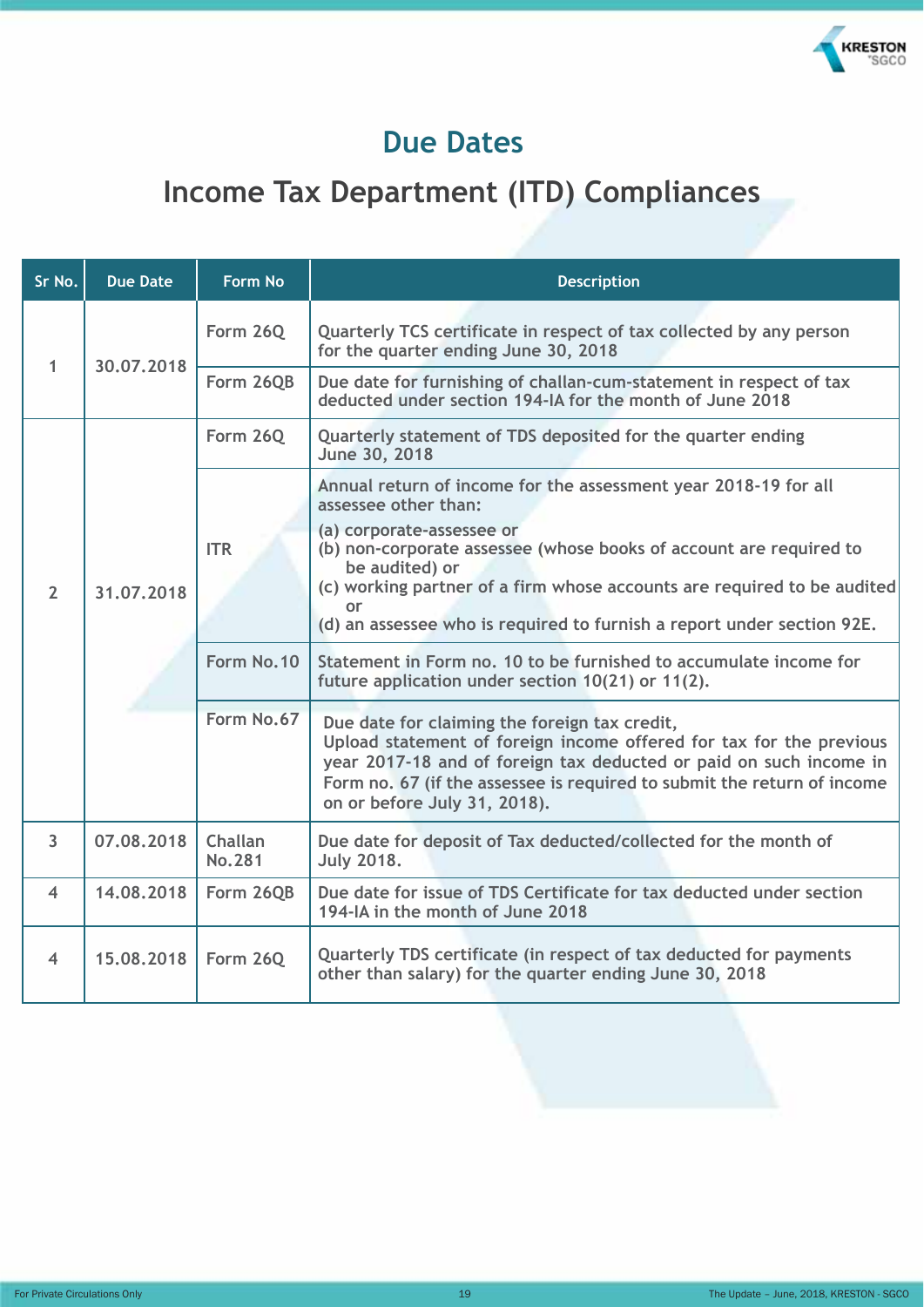

### **Due Dates**

## **Indirect Tax Compliances**

| Sr No.         | <b>Due Date</b> | <b>Authority</b>                            | Form No              | <b>Description</b>                                                                                                   |
|----------------|-----------------|---------------------------------------------|----------------------|----------------------------------------------------------------------------------------------------------------------|
| 1              | 18/07/2018      | <b>GST</b>                                  | GSTR-4               | Summary of Outward Supplies for the Quarter April to<br>June-18 in case of taxpayer has opted for composition scheme |
| $\overline{2}$ | 20/07/2018      | <b>GST</b>                                  |                      | GSTR-3B Summary Return to be filed for the month of June-18                                                          |
| $\overline{3}$ | 31/07/2018      | <b>GST</b>                                  | GSTR-6               | Summary Return to be filed for the months from July-17<br>to June-18 for Input Service Distributor                   |
| $\overline{4}$ | 31/07/2018      | <b>GST</b>                                  | GSTR-1               | Summary of Outward Supplies for the Quarter April to June-18<br>in case of aggregrate turnover up to INR 1.5 Crores  |
| 5              | 10/08/2018      | <b>GST</b>                                  | GSTR-1               | Summary of Outward Supplies for the month of July-18 in<br>case of turnover exceeding INR 1.5 Crores                 |
| 6              | 21/07/2018      | <b>State</b><br>Government<br>(Maharashtra) | <b>VAT</b><br>Return | Dealers not covered under GST (Eg:Alchohol)                                                                          |
| $\overline{7}$ | 31/07/2018      | <b>State</b><br>Government<br>(Maharashtra) | IIIB                 | Monthly PTRC Return of July 18                                                                                       |